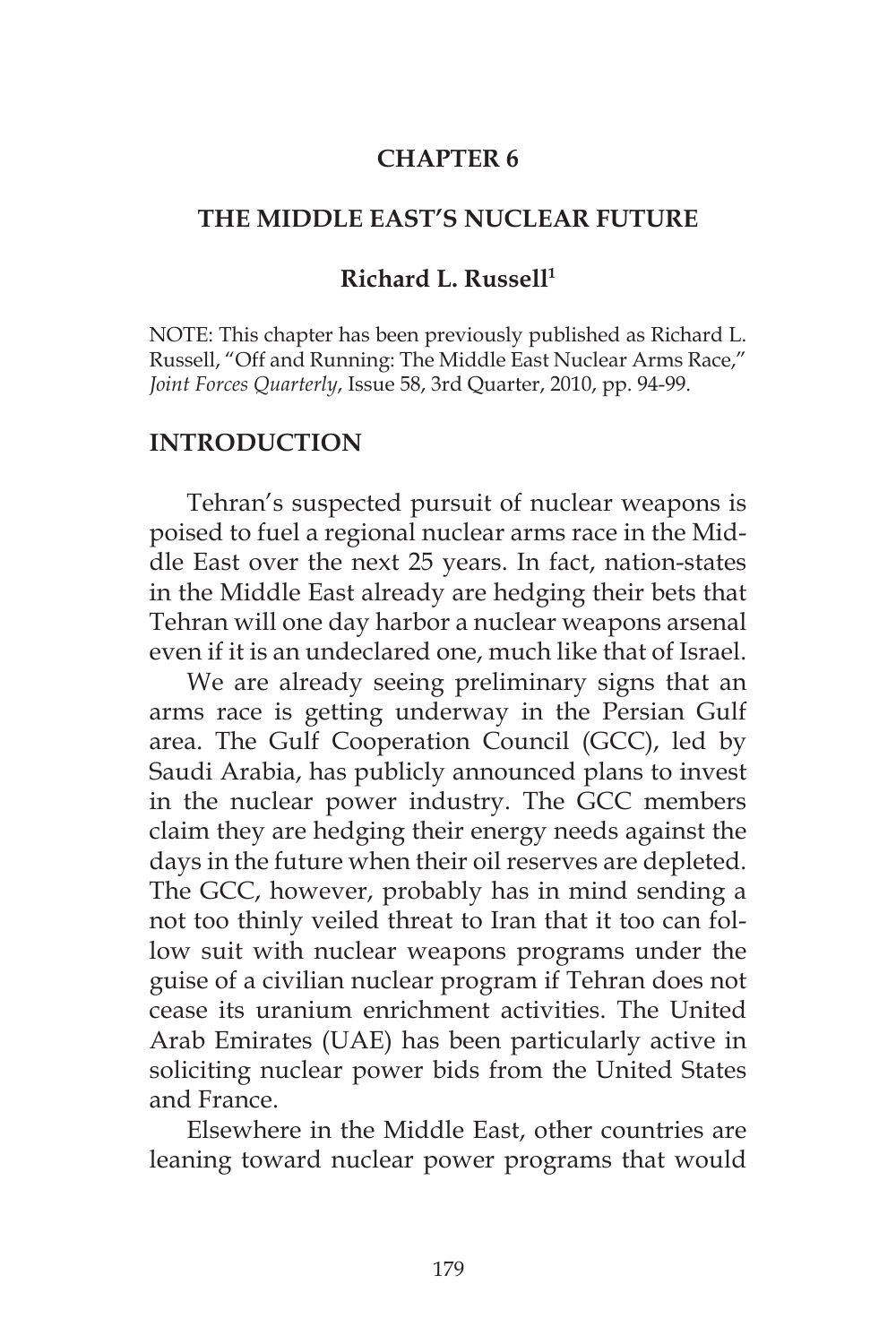lay foundations for military nuclear weapons programs in the next 25 years. Turkey, a state with one geopolitical foot in Europe and the other in the Middle East, has showed renewed interest in its nuclear power infrastructure. Egypt, too, has publicly declared its revamped interest in nuclear power technology. Syria appeared to have been harboring a clandestine nuclear program until Israel, the first nuclear weapons-capable state in the Middle East, launched airstrikes in October 2008 to destroy Syria's North Korean-supplied nuclear reactor.

While Iran's pursuit of nuclear weapons is a key determinate of the looming Middle East nuclear arms race, it is not the only one. There are five overarching key determinants fueling the Middle East appetite for nuclear weapons. These determinants are the desire for nuclear weapons to deter adversaries, compensate for conventional weapons shortcomings, fight wars, garner domestic political power, and win international political power, especially to leverage against the United States. Given this powerful array of key determinants for nuclear weapons present and pervasive in the Middle East, the current Western push to market and sell nuclear power infrastructure and capabilities to the region is dangerously short-sighted. These capabilities pose likely risks to be converted to military nuclear weapons programs in some shape or form in the next generation.

### **DETER ADVERSARIES**

Middle Eastern states will look to nuclear weapons to deter regional adversaries in the next 25 years. Israel's nuclear weapons program is a prime regional example of this driving determinant for nuclear weap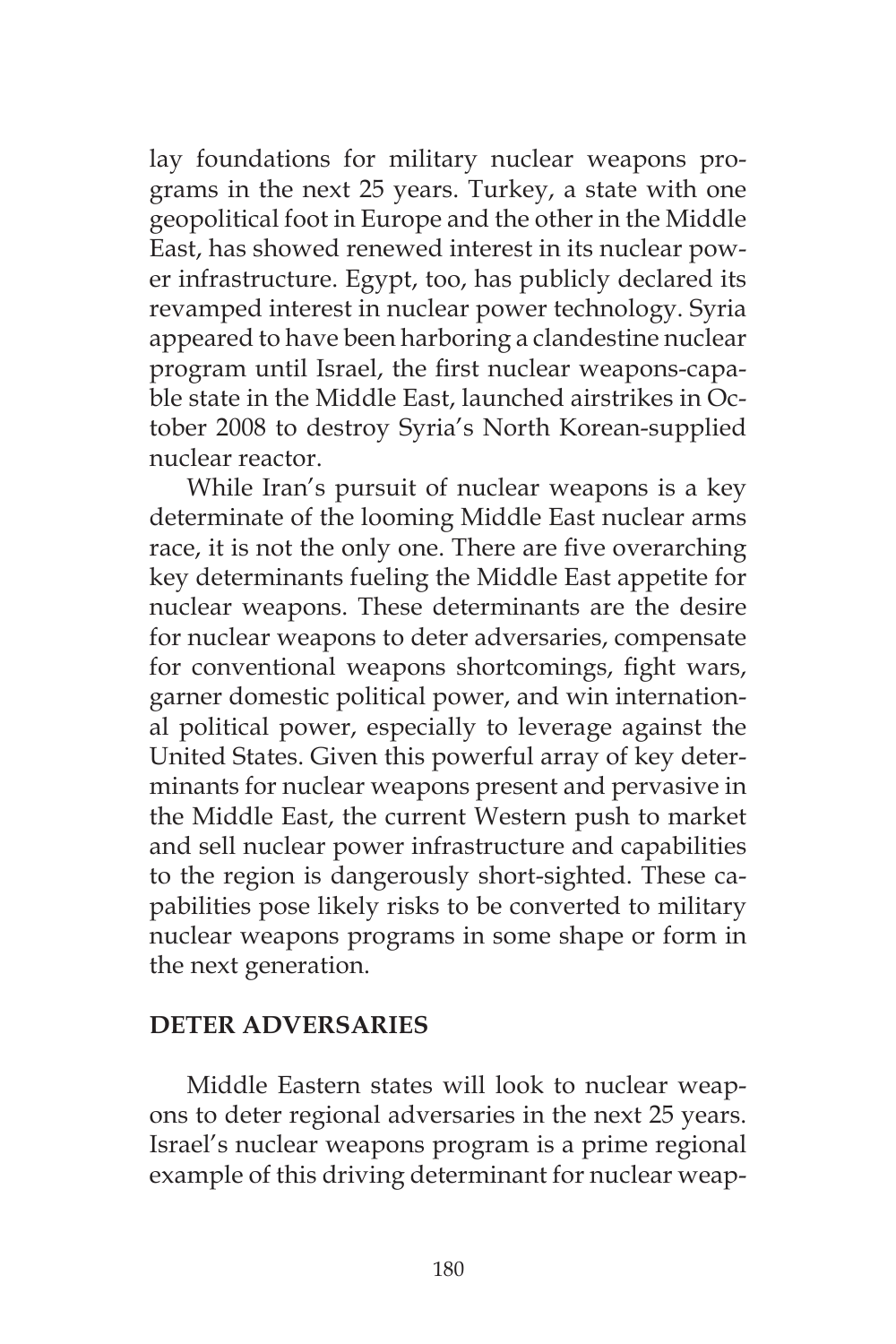ons, and other states will likely follow suit in the years ahead. Israel has long had a nondeclared nuclear weapons program in the Middle East, which has been a security concern for Arab states. The Israelis, who leveraged their French-provided nuclear power plant at Dimona for its clandestine nuclear weapons program, sought nuclear weapons to deter and offset the numerical military superiority of conventional Arab military forces.

Tel Aviv publicly neither confirms nor denies its nuclear weapons capabilities. As Avner Cohen and William Burr explain, the Israelis have steadfastly maintained that they would not be the "first country in the region to introduce nuclear weapons into the region"—a diplomatic nuance meaning openly testing and publicly declaring nuclear weapons.<sup>2</sup> This posture allows the Israelis to have plausible deniability about their nuclear weapons capability, while at the same time influencing the strategic thinking of Arab leaders on decisions of war and peace with the threat of Israeli nuclear weapons.

The idea that nuclear weapons afforded Israel a deterrent against conventional war has been problematic. Contrary to expectations by deterrence theory enthusiasts, Israel's thinly veiled nuclear weapons capabilities did not deter Egyptian and Syrian forces from attacking Israel in the 1973 Middle East war.<sup>3</sup> The Israelis in the earliest stages of the 1973 clash suffered severe battlefield losses to Egyptian forces on the Sinai. Reports have circulated for years that the Israelis were so alarmed they were about to be defeated by Egyptian forces that they had readied their nuclear weapons, which Israel had clandestinely developed and acquired. Israeli nuclear forces in 1973 consisted of French-built Mirage aircraft capable of delivering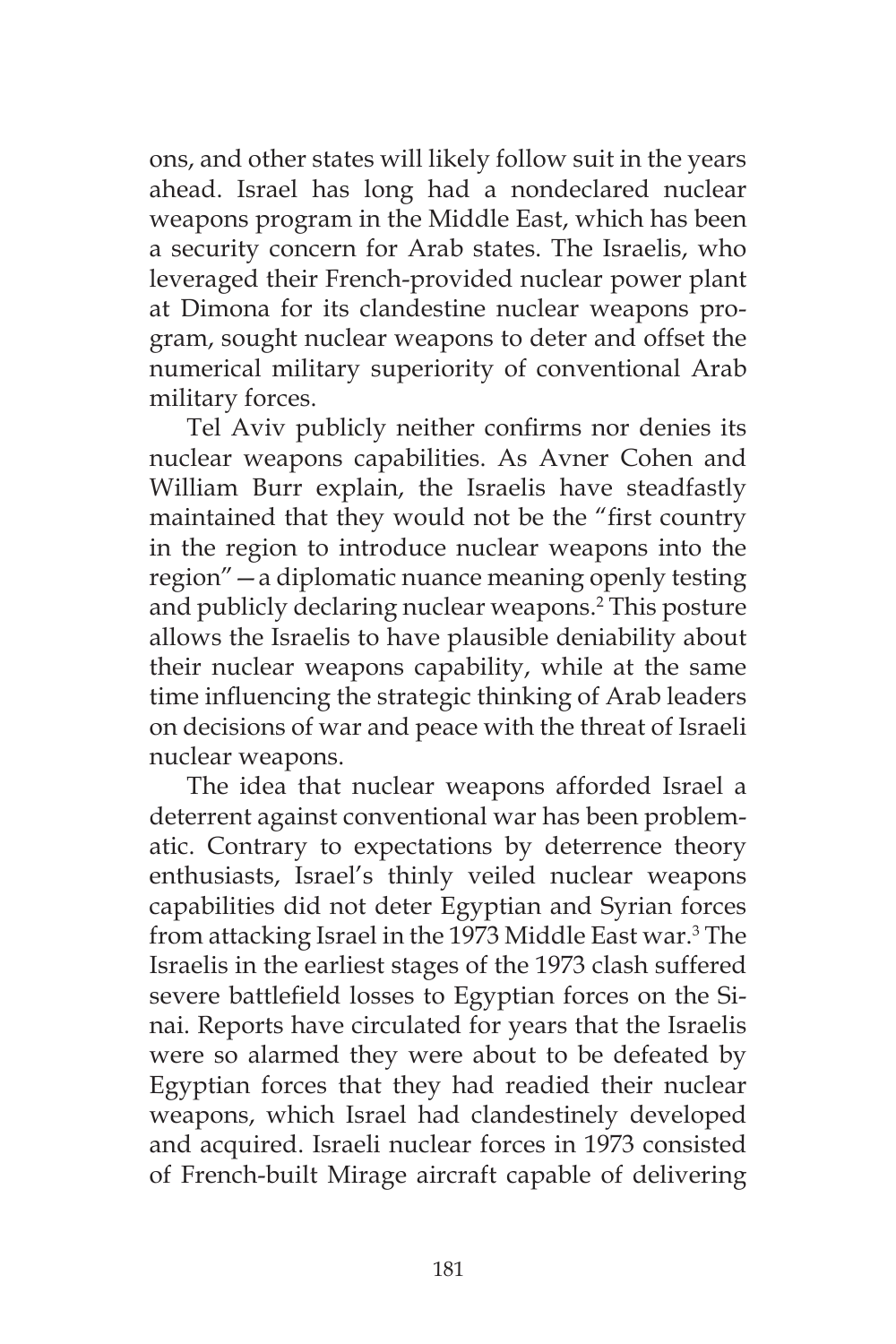nuclear bombs and a small force of ballistic missiles armed with nuclear weapons.4 The Israelis, however, were able to marshal an impressive conventional military turnaround and would have nearly routed Egyptian forces had it not been for American diplomatic intervention to stop the war. Israel's impressive conventional military reversal alleviated its need to resort to nuclear weapons against Egyptian forces to defend Israel proper.

 Even though Arab regimes routinely and loudly denounce Israel's nuclear weapons inventory, Middle Eastern states—aside from Saddam Hussein's Iraq and Syria's recent flirtation with a nuclear program—have not perceived an immediate and grave threat from Israel's nuclear weapons. Israeli nuclear weapons have more been an affront to Arab prestige than an acute security threat and have not sparked a nuclear arms race in the Middle East.

In marked contrast, the public revelation that Iran had a clandestine uranium enrichment program sent shudders down the backs of Arab Middle Eastern states. For nearly 2 decades, Iran was working on and off its uranium enrichment capabilities. The program, which began in the mid-1980s with centrifuge parts and drawings from the "Father" of Pakistan's nuclear weapons program, Abdul Qadeer Khan, was revealed to the world in 2002 by Iranian dissidents. The Iranians had built a facility at Natanz, with plans for installing 50,000 centrifuges.<sup>5</sup> The Iranians failed to notify the International Atomic Energy Agency (IAEA) of this program, despite the country's obligation to do so under the terms of the Nonproliferation Treaty (NPT), to which Iran is a signatory.

It probably is no coincidence that after Iran's uranium enrichment centrifuge program was publicly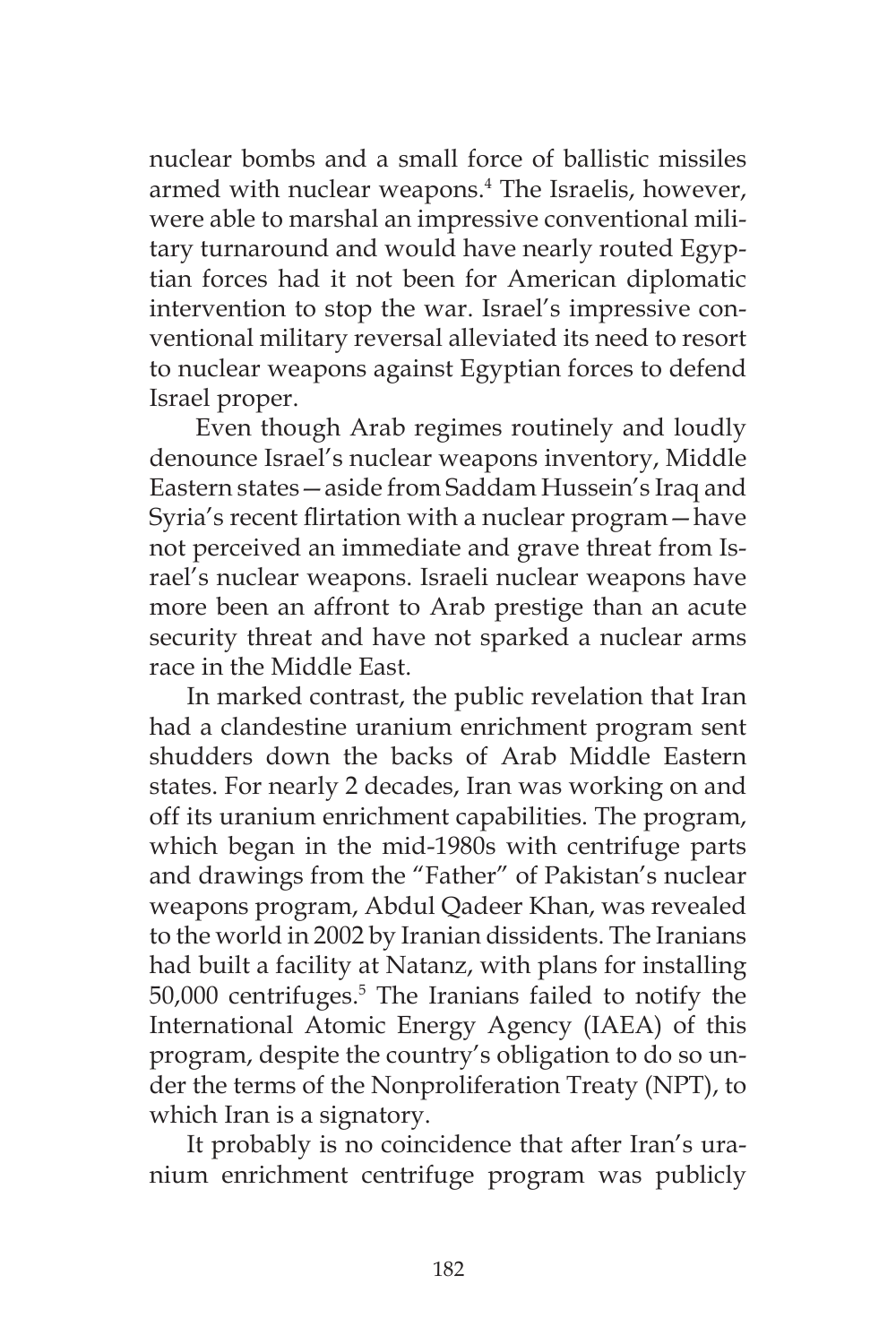exposed in 2002, in relatively short order the most oilwealthy states in the world—joined by other states in the Middle East—suddenly decided to diversify their sources of energy and invest in nuclear power plants.

- The GCC under the Saudi leadership tasked a team in May 2009 to begin to study the peaceful purposes of nuclear power.<sup>6</sup>
- The Saudis are negotiating with France for the purchase of nuclear technology, and Paris already has signed civilian nuclear deals elsewhere in the Middle East, including Algeria and Libya.7
- The UAE is energetically working with both France and the United States on developing its nuclear power industry.<sup>8</sup> South Korea too will be providing aid to the UAE's nuclear power program.9
- Kuwait also has shown interest in nuclear power cooperation with France, and Kuwait's Emir in February 2009 said that Kuwait was "seriously considering joining the nuclear club but only for peaceful purposes."10
- Jordan in May 2009 signed a nuclear energy cooperation agreement with Russia in which Moscow would provide Amman with power plants, research facilities, and training centers.<sup>11</sup>
- President Mubarak in 2007 announced that Egypt would redouble investment in its nuclear power infrastructure.12 Mubarak signed a nuclear energy deal with Russian President Putin in March 2008, giving Russia the go-ahead to bid for building the first of four new nuclear power plants in Egypt.<sup>13</sup>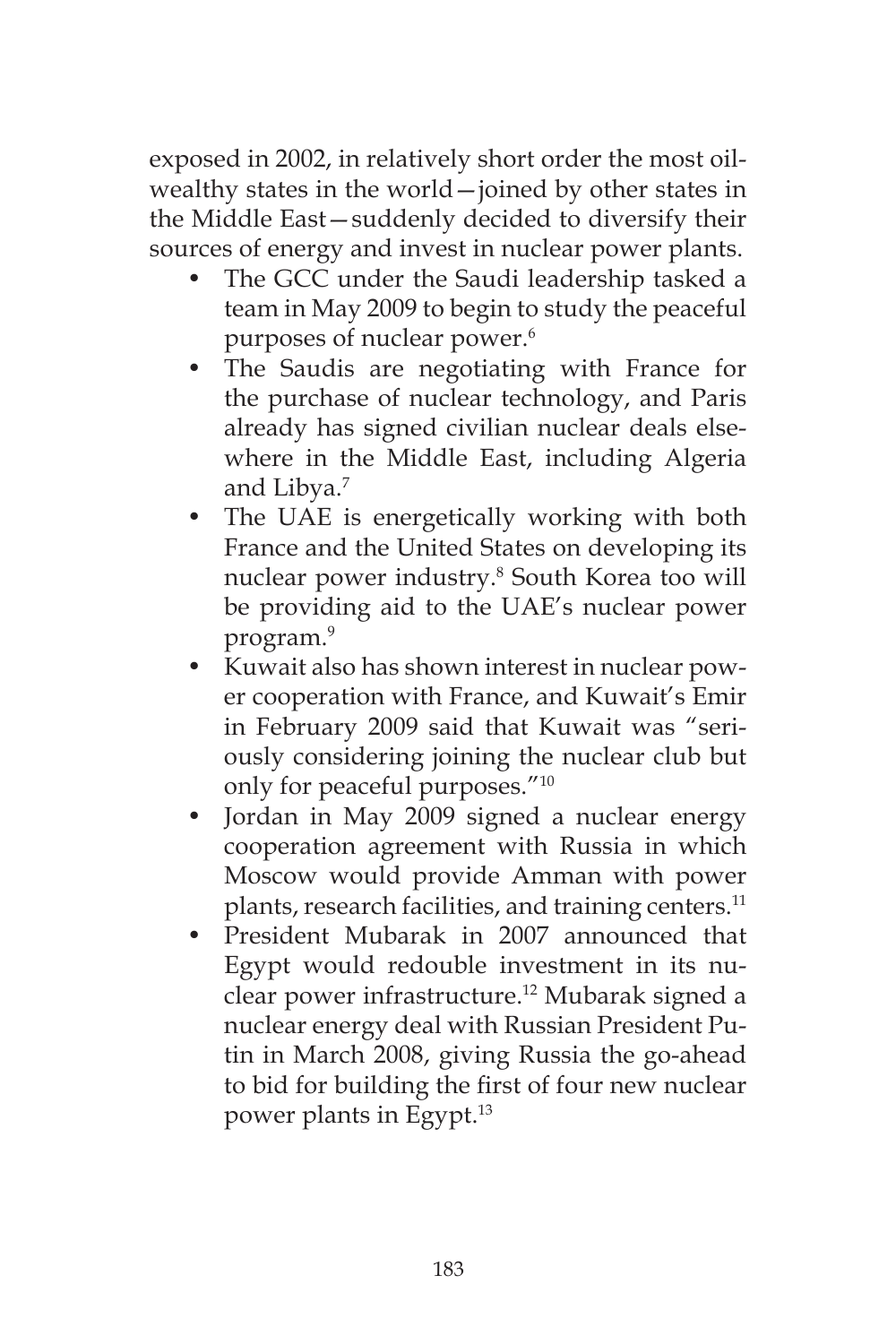The relatively sudden surge in Arab state interest in nuclear technology after the exposure of Iran's clandestine centrifuge program suggests that these states perceive a more acute threat stemming from Iranian nuclear weapons in the future than they do from Israel's nuclear weapons today. The Arab states, after all, have lived with Israel's veiled nuclear weapons capabilities for decades, but it was only after Iran's nuclear efforts became public that they moved from the rhetoric of denouncing Israel to concrete nuclear capabilities. The Arab Gulf states would be especially eager to have nuclear weapons to deter the use of Iranian ballistic missile and nuclear weapons against them.

The Arab states undoubtedly fear that nuclear weapons in Iranian hands will further bolster Iranian power and influence in the Gulf and Middle East. Nuclear weapons would enable Tehran to support even more aggressively and energetically its growing surrogate influence through Shia militias in Iraq, Hezbollah in Lebanon, and Hamas in the Palestinian community. The Arab states probably calculate that they would be exceedingly vulnerable to Iranian political coercion and military intimidation in the future if Iran has nuclear weapons. Part and parcel of the Arab states' sudden and sharp focus on nuclear technology is an effort to signal to Tehran that they, too, could follow Iran's path toward nuclear weapons under the guise of a civilian nuclear power production infrastructure.

Turkey is probably also thinking strategically much like the Arab states. Ankara has a working relationship with Iran, but it too will probably want to hedge its bets against an Iran armed with nuclear weapons in the not-too-distant future. The Turks may very well have this set of calculations in the back of their minds with their recent renewed interest in revamping their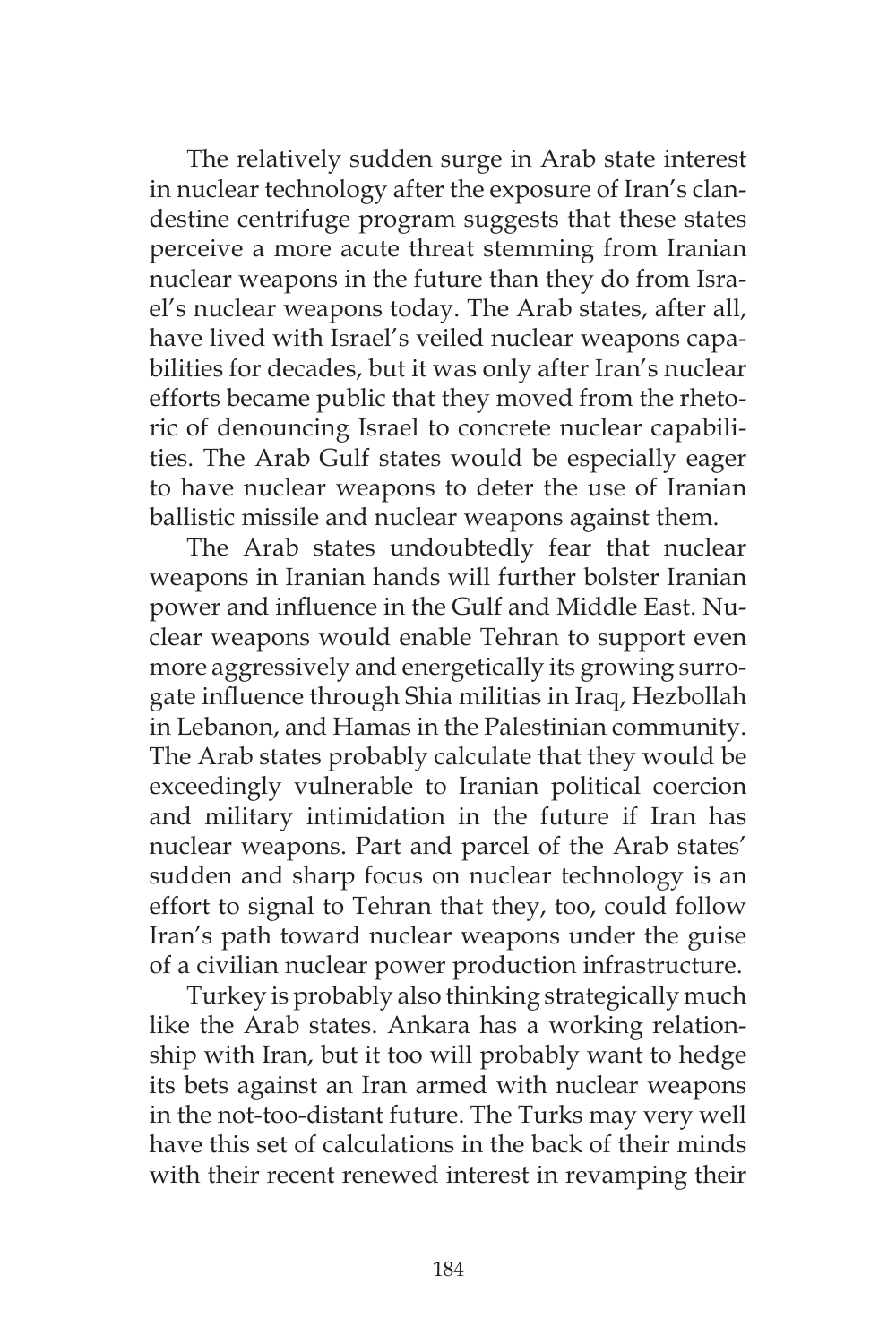nuclear power infrastructure.<sup>14</sup> Again, it probably is no coincidence that Turkey publicly announced plans to reinvest in its nuclear power infrastructure not too long after the exposure of Iran's uranium enrichment plant at Natanz.

The Turkish General Staff would not want to be in an inferior bargaining position should relations with an Iran armed with nuclear weapons deteriorate. Some observers might argue that Turkey could rely on its North Atlantic Treaty Organization (NATO) membership for a nuclear security umbrella to deter Iranian aggression, but that suggestion is likely to be less than satisfactory comfort to the Turkish military. Turkey remembers well that when it prudently turned to NATO for protection from potential Iraqi retaliation in the run-up to the American-British 2003 War against Iraq, Turkey was sternly rebuffed. That experience was a bitter pill to swallow for the Turks,who would want their own nuclear deterrent against Iran's nuclear stockpile.

## **BACKSTOPPING CONVENTIONAL MILITARY SHORTCOMINGS**

Another key driver for nuclear weapons in the Middle East will be the desire to plug holes in defenses because of conventional military shortcomings. Even though the Arab states are plush with the most advanced ground, naval, and air weaponry, their conventional military capabilities suffer from numerous problems. The Arab Gulf states, for example, lack strong population bases from which to draw educated and technologically capable soldiers, sailors, and airmen to man their expensive weapons systems and train for modern mobile-conventional warfare. These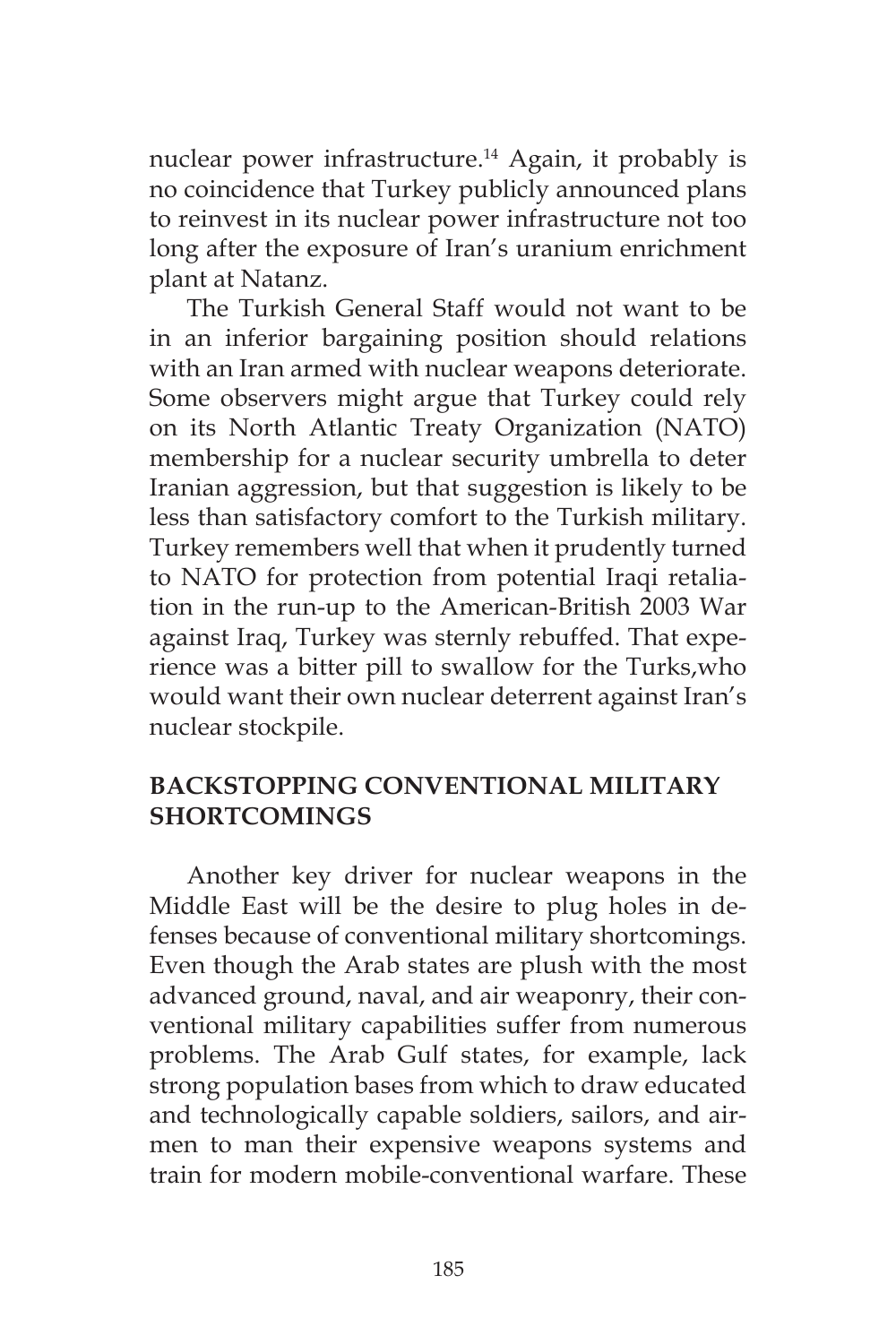traits leave the Arab Gulf states excessively reliant on foreign contractors to maintain and field their military forces. Family and tribal ties, moreover, trump military competence for high command in the Arab Gulf states.

The Arab Gulf states likely would look to nuclear weapons as the "quick fix" for all of their conventional military shortcomings. They might even calculate that nuclear weapons in the future would relieve Arab Gulf states from the arduous and long-term work needed to improve their conventional military forces, which, more often than not, are reflections of the shortcomings of their own cultures, histories, and societies.15

Gulf state regimes would be drawn to the allure of nuclear weapons as the ultimate guarantee of their survival in a future military crisis with larger Iranian conventional military forces. The Gulf state regimes might calculate that in a future crisis with an Iran armed with nuclear weapons, the United States would be deterred from entering the fray, leaving the Arab Gulf states to fend for themselves.

To ensure that they could hold Iranian targets at risk, the Arab Gulf states are likely to be interested in acquiring and modernizing their now-limited ballistic missile holdings. The Saudis clandestinely procured intermediate-range CSS-2 ballistic missiles from China in the mid-1980s, and the UAE clandestinely procured Scud missiles from China in 1989.<sup>16</sup> These missiles are old, though, and the UAE and Saudi Arabia no doubt would like to modernize their ballistic missile holdings. Pakistan, China, North Korea, and Russia would be the places for them to shop, and they could offer lucrative sales to countries willing to skirt the Missile Technology Control Regime (MTCR), a voluntary cooperative effort by Western states to stem the flow of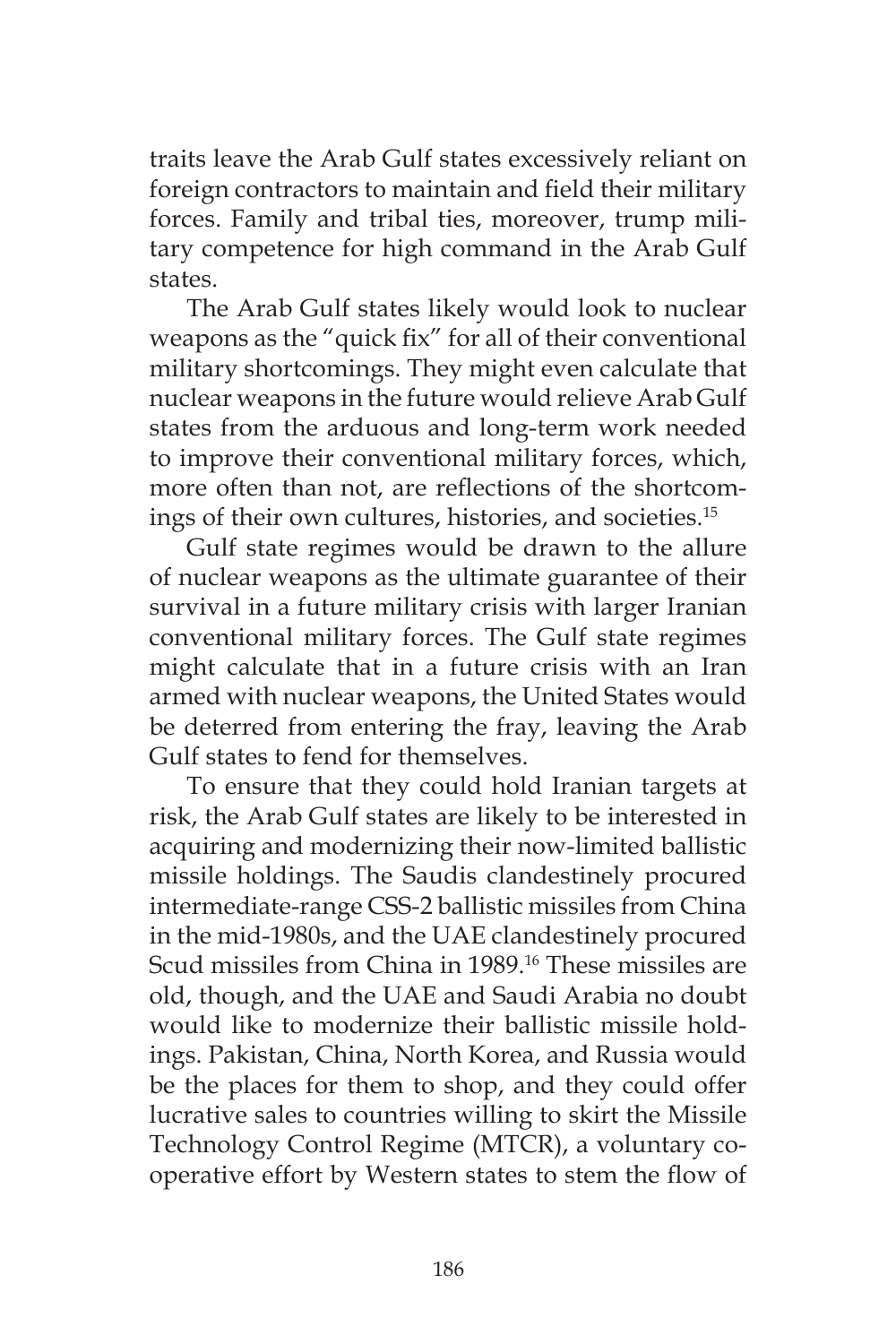ballistic missile-related technology to states trying to buildup their ballistic missile capabilities.

Syria also has an acute interest in nuclear weapons to compensate for its conventional military shortcomings in its rivalry with Israel. Syrian conventional military forces have been consistently bested by Israel's conventional forces in the Arab-Israeli wars as well as in clashes in and around Lebanon. Syria's conventional military capabilities eroded even more when the Soviet Union collapsed and the Moscow arms pipeline dried up. Moscow under Putin's muscular foreign policy might yet renew major conventional arms supplies to Syria to revamp its conventional military forces in the not-too-distant future. But modern Russian arms alone would not be sufficient by themselves to redress Syria's conventional military shortcomings against Israeli forces.

The Syrian regime apparently decided to look to nuclear weapons to make up its conventional military shortcomings. Damascus ran the risk of detection by Israel and was clandestinely assembling a North Korean-supplied nuclear reactor until the Israelis mounted an airstrike and destroyed it in September 2007. The Syrians spent months razing and cleaning up the site before allowing international inspectors to investigate.17 The Israelis have neither confirmed nor denied the airstrike, a posture that helped keep the strike from spiraling into a broader Middle East war. Had Israel publicly and blatantly lauded the strike, the bravado might have so humiliated the Damascus regime that it might have lashed out militarily with retaliation against Israel.

Egypt, too, might make a similar strategic calculus in the future to guard against the possible political collapse of its peace treaty with Israel. A political convul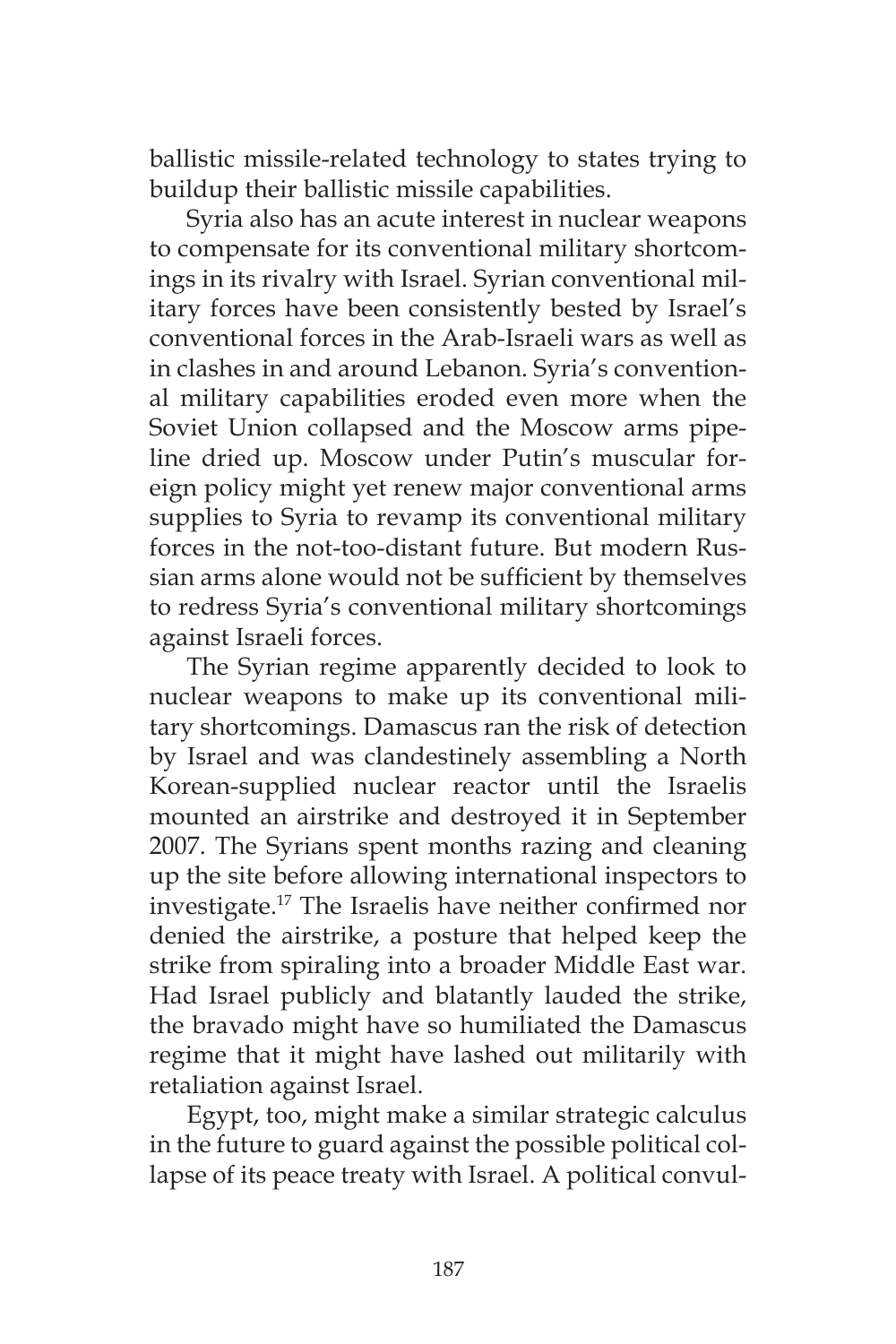sion in the region or in Egypt itself could one day lead to the breakdown of the Egyptian-Israeli peace treaty to reawaken the bitter security rivalry that was the core of the Arab-Israel wars in the last century. The most well-organized Egyptian political opposition and the most likely to assault the Cairo regime would be the Muslim Brotherhood. In July 2006, the Muslim Brotherhood publicly called on the Mubarak regime to develop a nuclear deterrent, $18$  which suggests that a nuclear weapons capability would be high on the policy agenda for a Muslim Brotherhood-led government in Cairo. Egypt, unlike Syria, is well equipped with modern conventional weaponry, thanks to decades of American security assistance. But Egyptian society and its armed forces suffer from shortcomings that prevent the full exploitation of the modern weaponry's capabilities, leaving Egypt's conventional forces outclassed by Israel's conventional forces.

Egypt could turn to nuclear weapons in the first instance to deter Israeli nuclear forces and in the second instance to counterbalance Israeli conventional military capabilities. In a future regional security environment mired with Egyptian and Israeli tensions, Cairo would want nuclear weapons to reassure itself that the Israelis could not use the threat of nuclear and conventional military superiority to coerce Egypt politically. Cairo would see nuclear weapons as the ultimate security guarantee, should push come to shove in a regional crisis. Egyptians would want nuclear weapons to deter Israeli conventional forces from again storming over Egyptian military forces, flooding the Sinai Desert, and threatening to cross the Suez Canal to challenge the survival of Egypt's regime.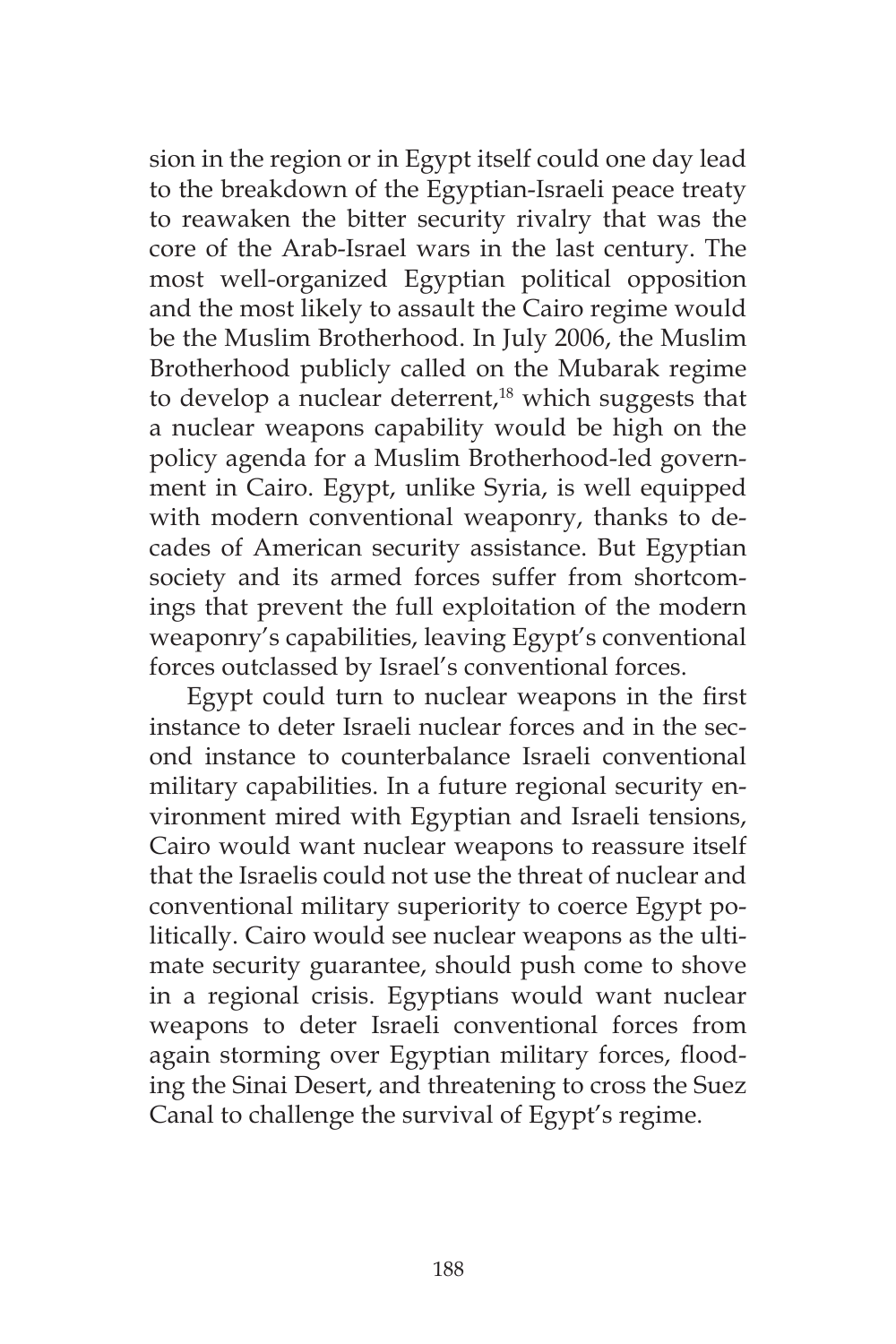## **FIGHTING WARS**

Another key determinant for nuclear weapons proliferation in the Middle East is the desire for nuclear weapons to wage war. This view may be startling to some readers, because many observers commonly judge that nuclear weapons are good only for deterrence and not for warfighting. The history of nuclear weapons development shows otherwise, however. The United States and its NATO allies during the Cold War procured and deployed nuclear weapons in Europe not as some grand deterrent bluff, but because they intended to use the weapons if the Warsaw Pact forces invaded Western Europe with conventional forces. The United States and its NATO Allies worried that Warsaw Pact forces outnumbered and outgunned NATO forces, so that the alliance would have had to resort to tactical nuclear weapons to blunt a Warsaw Pact conventional military invasion.<sup>19</sup> Pakistan probably makes a similar strategic calculation today in seeing the numerical superiority of Indian conventional forces and the close geographic proximity of Pakistan's capital, Islamabad, to the border.

Middle Eastern states in the next 25 years might make similar strategic calculations. Saudi Arabia, for example, might come to think that the early use of nuclear weapons against Iranian forces invading through Kuwait would be wiser statecraft than letting Iranian forces get an operational foothold in the oil-rich Eastern Province of Saudi Arabia, where a largely Shia population is alienated from the Sunni Saudi regime and is sympathetic to Iran. Kuwait itself has no geopolitical buffer zone separating it from the numerically superior Iranian forces and might want to resort to nuclear weapons against Iranian forces be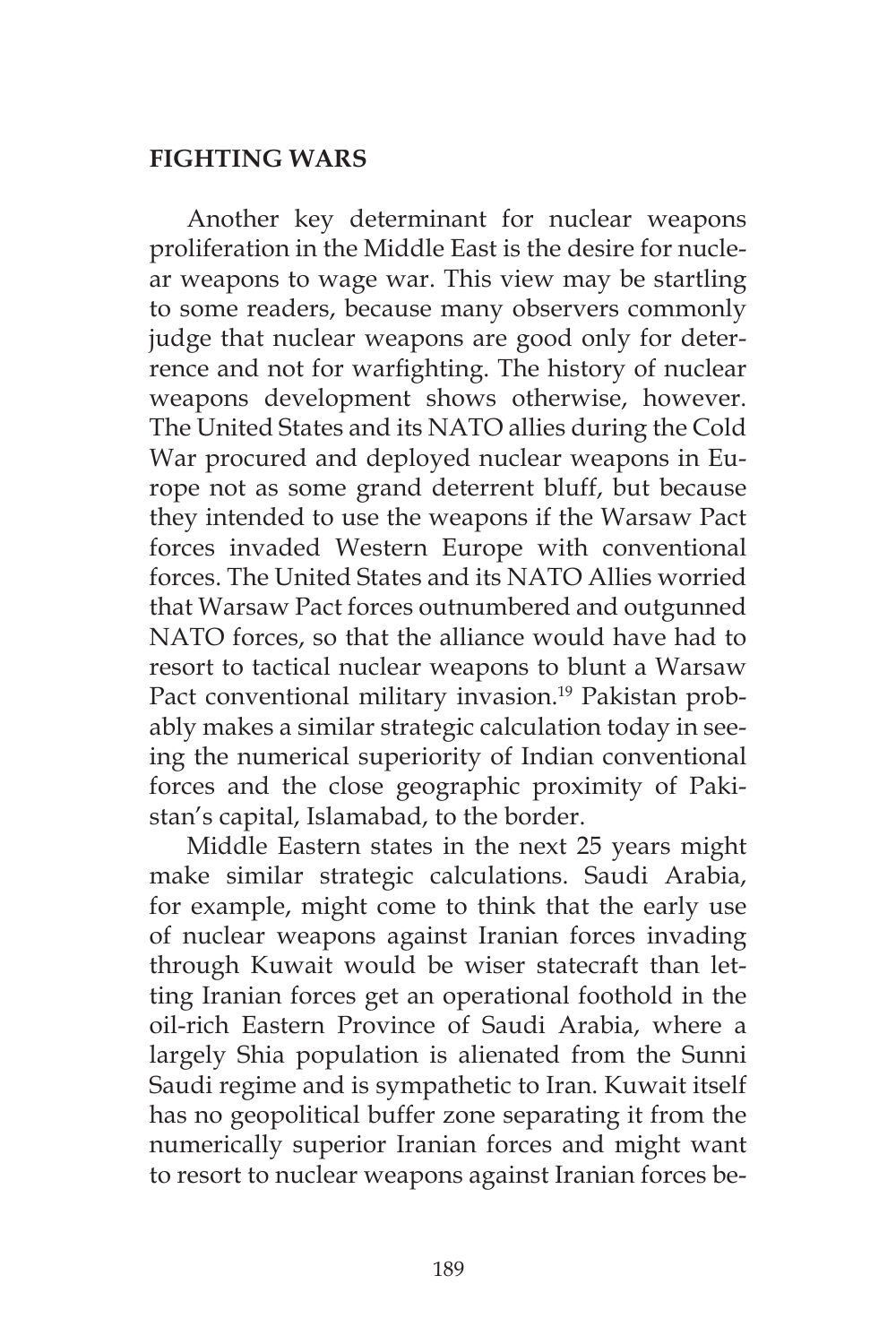fore they cross into Kuwaiti territory. If the Kuwaitis were to hesitate to use future nuclear weapons, they would risk losing their country—much as they had in Saddam Hussein's 1990 invasion and occupation of Kuwait. The Saudis and the Kuwaitis, on top of these calculations, might judge that they themselves would need to resort to nuclear weapons to blunt an Iranian invasion, because the United States would not want to put its forces in the line of fire—as it did against Iraq in 1991 and 2003—because of the threat of Iran targeting American forces with nuclear weapons.

The Iranians certainly are aware of American conventional military prowess and would not seek a fair fight in a future military clash with the United States. Tehran watched American and British military forces dispatch Saddam Hussein's regime in 3 weeks—an impressive task that Iran was not able to accomplish after 8 brutal years of war with Iraq, which sapped Iran's national strength. The Iranians in the future, especially the Revolutionary Guards, might use nuclear weapons against American conventional military forces should they fear for the survival of the Tehran regime. They might calculate that Iranian nuclear weapons use would shock the Americans and compel them to stand down their military operations. The Iranians might additionally figure that the United States would exercise restraint and not retaliate against Iran with nuclear weapons, given Washington's political interest in maintaining the nonuse of nuclear weapons and the American preference not to inflict massive Iranian civilian casualties.

Syria and Egypt too might find themselves embroiled in a future Arab-Israeli war. If faced with a stark choice of allowing Israeli forces to capture Damascus or Cairo, the Syrian and Egyptian regimes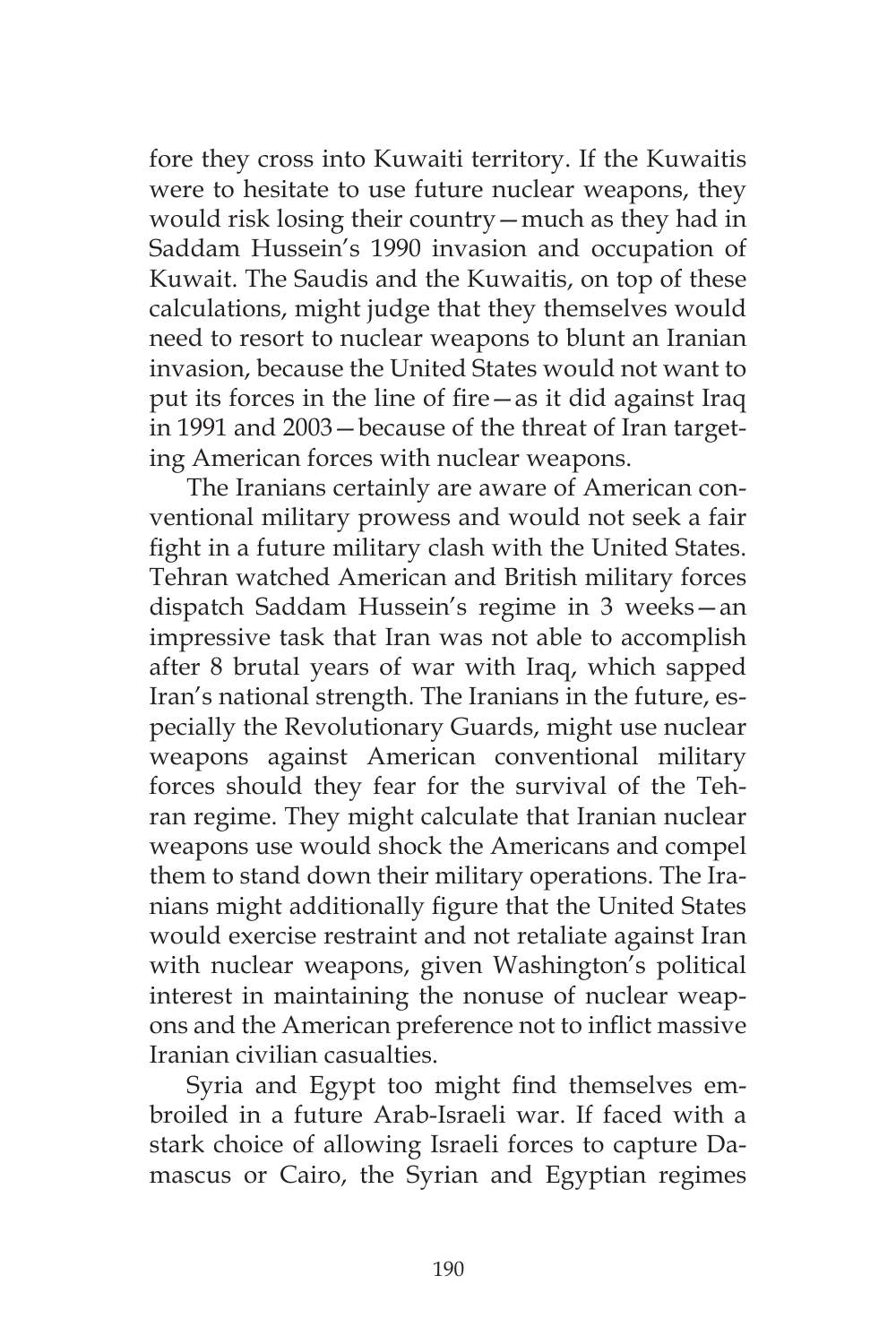would prefer to bludgeon Israeli conventional military advances with nuclear weapons. They might calculate that their use of nuclear weapons against Israeli conventional forces would not cross the threshold for Israeli retaliation with nuclear weapons against their capitals and population centers. These would be risky calculations, to be sure, but they are plausible ones, especially during crises in which authoritarian regimes believe their survival is at stake.

### **POLITICAL POWER AT HOME**

Another key determinant for nuclear weapons is domestic politics and the struggle for power inside Middle Eastern nation-states. Often overlooked is the fact that armed forces and domestic communities and interest blocks become influential advocates for nuclear weapons programs in nation-state decisionmaking circles. As Scott Sagan points out, in examining cases of nuclear proliferation, a state's nuclear energy establishment includes civilian reactors and laboratories, military elements, politicians, and the public, who strongly support nuclear weapons acquisition. These are all important drivers of proliferation.<sup>20</sup> India's decision to test a nuclear device in 1974, for example, appeared to be due more to internal domestic politics than external threats<sup>21</sup>

The Revolutionary Guard in Iran is undoubtedly a powerful domestic advocate for Iranian nuclear weapons. Iranian President Mahmoud Ahmadinejad is a Revolutionary Guard veteran, and, under his leadership, Guard commanders have filled increasingly important domestic political and economic posts to increase the institution's overall influence in government decisionmaking. Although not much is known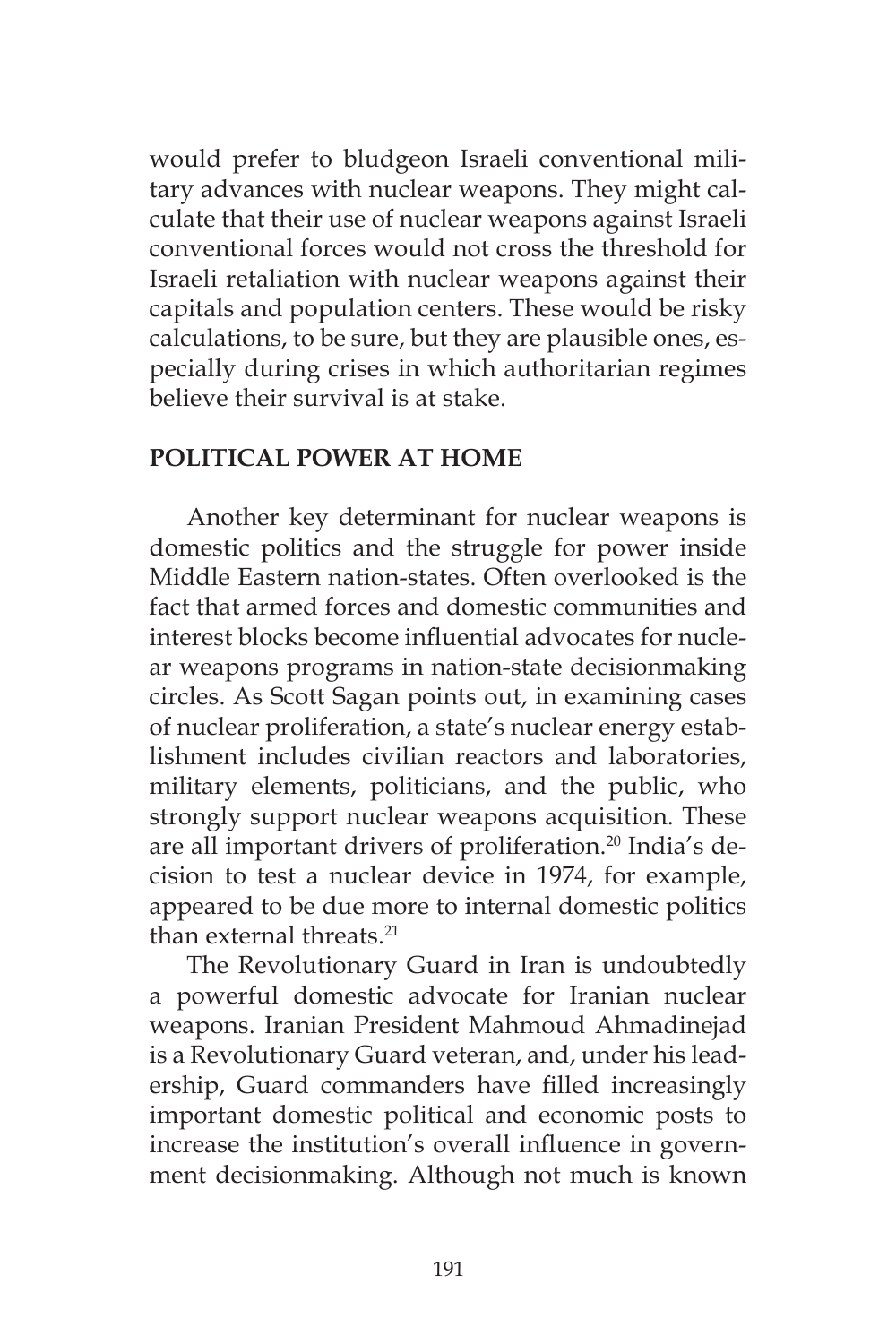about Iran's nuclear weapons program, the Revolutionary Guard would likely be in control of Iran's future nuclear weapons. The Revolutionary Guard operates most of Iran's ballistic missiles and would likely control Iran's future nuclear weapons, and most or all of its chemical and biological weapons.<sup>22</sup> When push comes to shove in government power corridors, the Revolutionary Guard has vested interests in seeing that the nuclear weapons program proceeds and, along with it, the Revolutionary Guard's status and prestige in Tehran.

Wide swaths of Iranian public opinion also support Iran's pursuit of nuclear technology. It would not be too much of a leap in reasoning to assume that public opinion would be proud of an Iranian government in the future that demonstrates Iran's technological prowess with the detonation of a nuclear device or devices. Iran's development of nuclear power and potentially a nuclear weapons infrastructure is a source of great domestic Iranian pride and nationalism. As Iran scholar Ray Takeyh observes, "Far from being a source of restraint, the emerging popular sentiment is that, as a great civilisation [sic] with a long history, Iran has a right to acquire a nuclear capability."23 The pride that swells from Iran's nuclear activities helps to temper Iranian public frustrations with Iran's deteriorating economy and lack of political freedoms. Takeyh notes on this score that the "Recent disclosures of the sophisticated nature of Iran's nuclear program have been a source of pride for a citizenry accustomed to the revolution's failures and setbacks."24

Iran's pursuit of nuclear weapons also has other powerful domestic constituencies. Takeyh elaborates:

Alongside this popular sentiment is the emergence of a bureaucratic and scientific establishment with its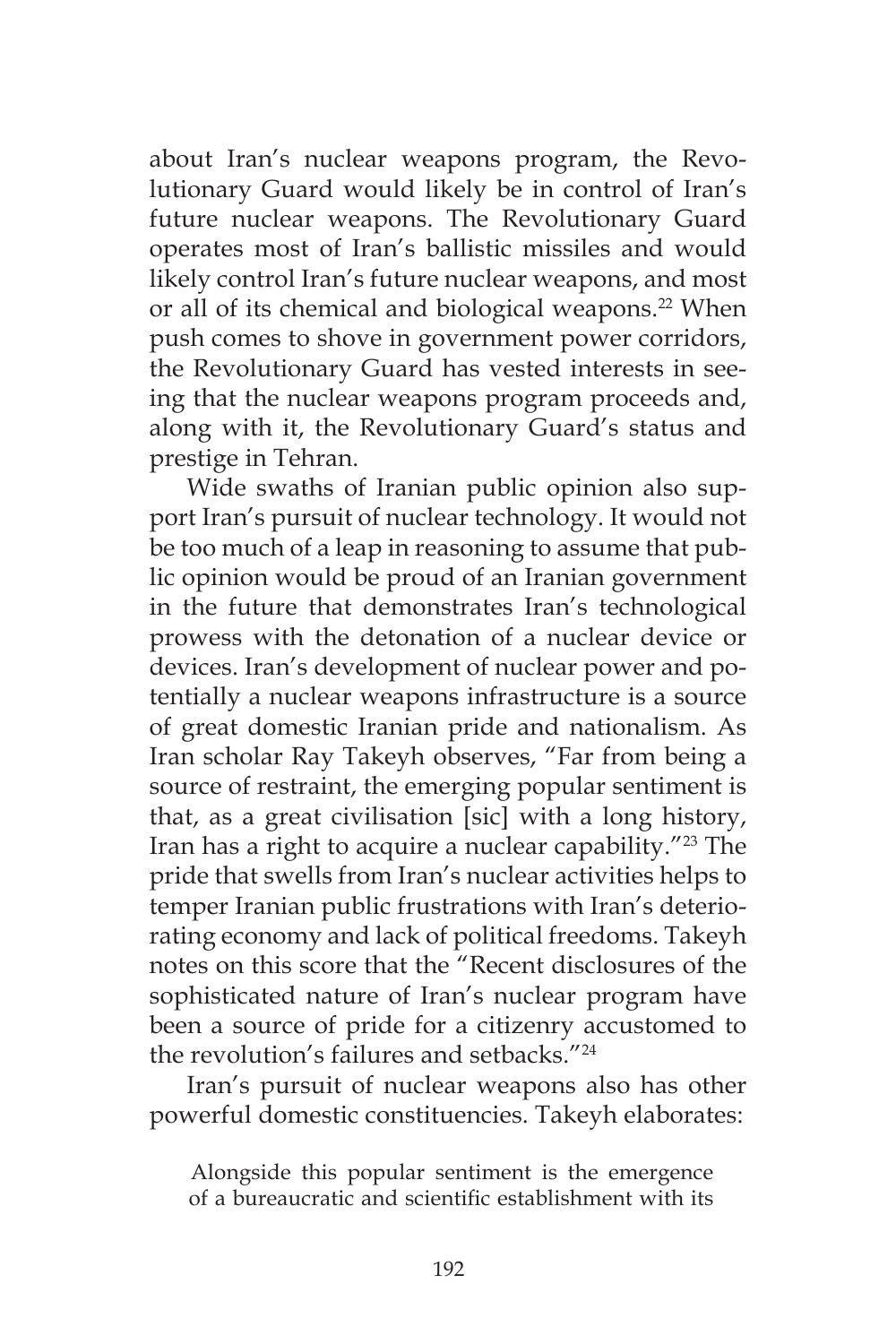own parochial considerations. Under the auspices of the Revolutionary Guards, an entire array of organizations such as the Defense Industries Organization, university laboratories, and a plethora of companies (many of them owned by hard-line clerics) have provided the impetus for Iran's expanding and lucrative nuclear efforts.25

Iranian public and government pride in the country's nuclear accomplishments mirrors the swells of national pride witnessed in South Asia's nuclear weapons arms race. Mass public outpourings of support were shown for the governments in New Delhi in 1974 and 1998, as well as in Islamabad in 1998, after these countries detonated nuclear explosions. Indian public opinion in June 1974, for example, showed that 91 percent of the adult literate Indian population knew about the explosion, and of those, 90 percent were "personally proud of this achievement."26

Regimes in the Middle East also would lean on nuclear weapons programs to hedge against internal threats to their rule. Many regimes in the Middle East over the next 25 years are likely to feel threatened by potential internal political convulsions and would view nuclear weapons as a hedge against succumbing to mob civil violence and coups. Syria's minority Alawite regime, for example, might have had an internal security threat contingency on its mind in working on its clandestine nuclear program with North Korea. Saudi Arabia might become gravely threatened by al Qaeda Sunni-based insurgents or Hezbollah Shia insurgents in its heavily Shia-populated Eastern Province. The royal families in the small Arab Gulf states, especially those like the UAE and Kuwait with deep financial pockets, could see nuclear weapons as their "ace in the hole" to guarantee their survival and con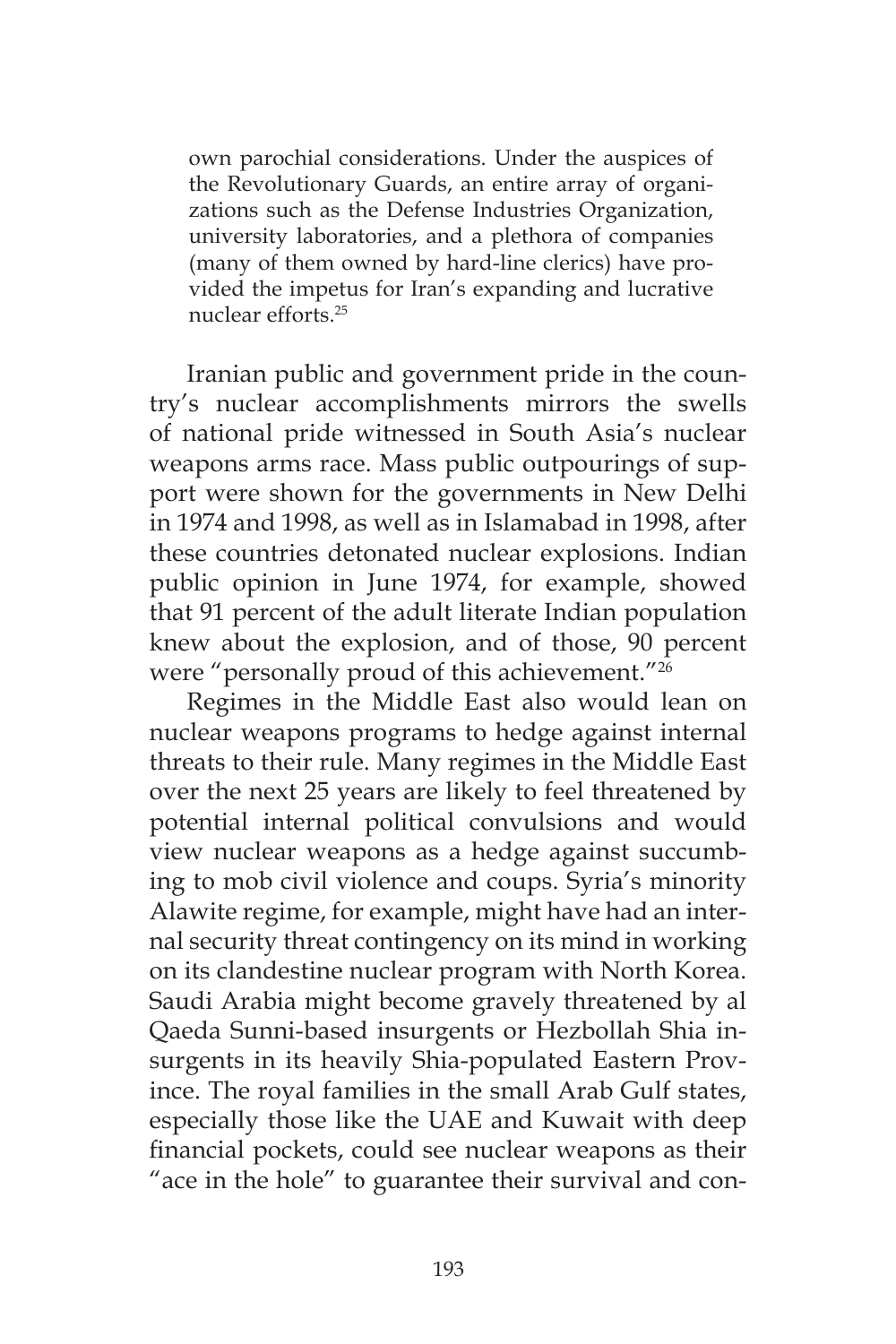trol over their countries against the political weight of even larger populations of ex-patriots and foreign workers on which many government and private sector functions depend. Egypt could face a tumultuous political transition after President Mubarak's eventual death, and nuclear weapons would be useful instruments to rally Egyptian nationalism to garner internal political support for a new regime in Cairo.

# **REGIONAL POLITICAL POWER AND LEVERAGE ON WASHINGTON**

A determinant that looms large behind Middle Eastern aspirations for nuclear weapons is power and influence—beyond deterrence—in regional and international politics. The Iranians would want to parlay a nuclear weapons inventory to coerce Saudi Arabia and the Arab Gulf states politically to make them appease Iranian security policy and distance themselves from American power in the Gulf and Middle East. Saudi Arabia would want to tap a nuclear stockpile to counterbalance Iran's nuclear weapons inventory to maintain its political stature as leader of the Sunni Muslim world against Iran, as the leader of the Shia Muslim world. The smaller Arab Gulf states—the UAE and Kuwait in particular—would want to use nuclear weapons inventories to maintain their political autonomies from both Saudi Arabia and Iran in the event that the United States is compelled to lessen its military and political presence in the region in light of the proliferation of nuclear weapons.

Egypt, as well as Syria and Algeria, would see nuclear weapons as instruments for stopping the erosion of Arab political power in regional and international politics. They have been especially frustrated to see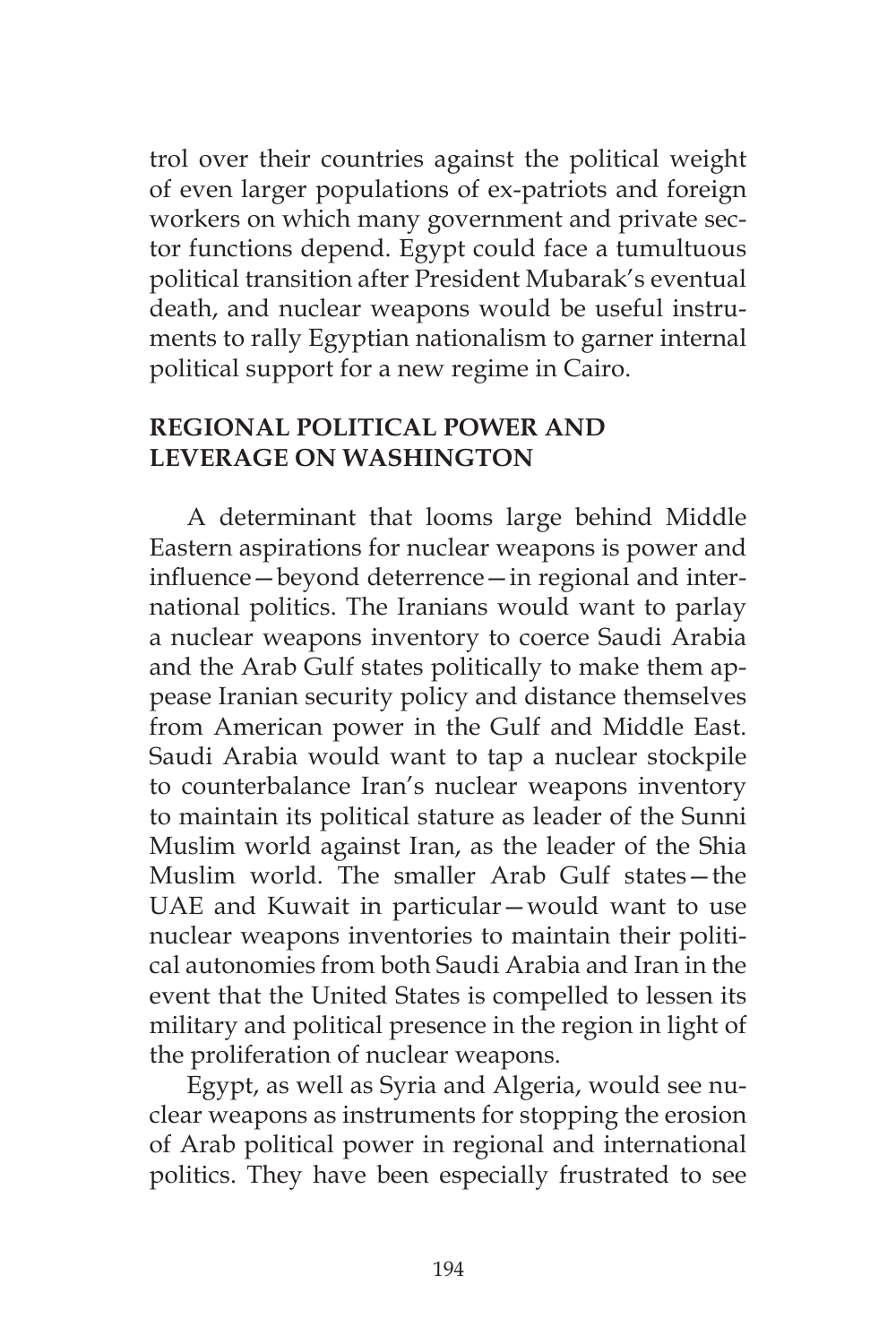power shifting from northern Africa and the Levant to the Gulf. Egypt has long seen itself as the center of Arab politics, but frets that it is being eclipsed by Saudi and Gulf power. Egypt would look to nuclear weapons to reassert its stature as the preeminent Arab power. Cairo, too, would not want to be eclipsed by Shia power bolstered by Tehran's nuclear weapons, which could be parlayed into more aggressive Iranian support for Hezbollah and Palestinian militant Islamists such as Islamic Jihad and Hamas to put Iran front and center of Middle Eastern politics. Algerian officials reportedly considered nuclear power as part of a plan to transform Algeria into a regional superpower, and nuclear weapons could have played a part in this strategy, according to nuclear weapons expert David Albright.<sup>27</sup>

Middle Eastern states would be especially keen to parlay nuclear weapons into influence abroad with the United States, which is a final determinant for regional nuclear weapons proliferation. Middle Eastern states have no doubt noticed that what captures acute American attention is nuclear weapons proliferation. They see, for example, that two of the poorest per capita countries in the world, Pakistan and North Korea, are able to seize the attention of American policy makers and exert an influence on international politics well above their economic "throw weights."

North Korea and Iran in particular are able to capture American policymakers' attention, largely because of their nuclear weapons-related activities. If not for their ambitions and nuclear weapons activities, these countries would not merit the extraordinary American attention that they do. As for Iran, Iran expert Karim Sadjadpour notes a private conversation he had with a former member of Iran's nuclear nego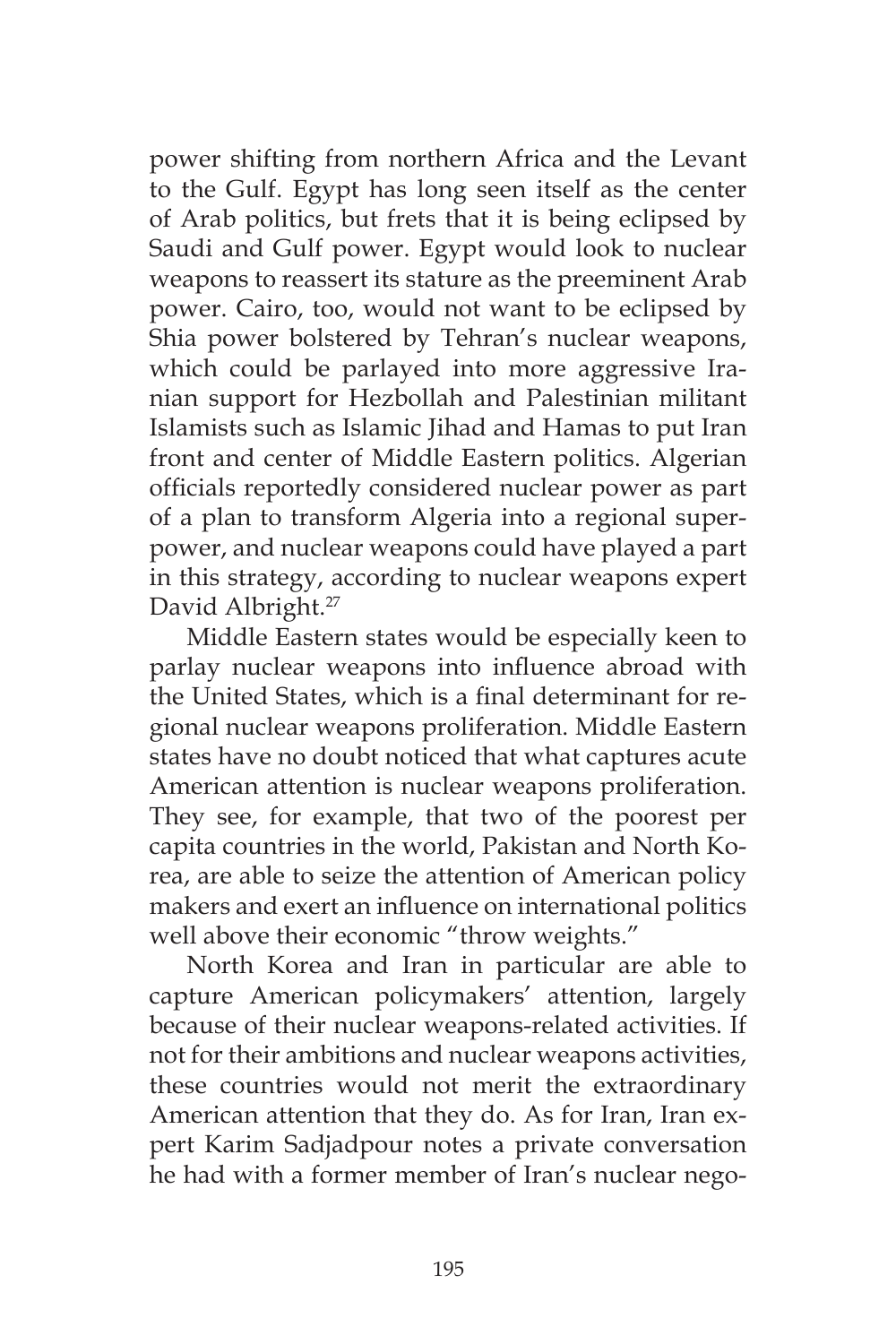tiating team in which he expressed the opinion that Iran's nuclear program was not so important until it became important to the United States. The Iranian official responded, "That's absolutely right."28

Syria, with a bleak economic picture comparable to those of Pakistan and North Korea, probably harbored illusions of one day presenting the world with a nuclear weapons capability *fait accompli*. Damascus could have parlayed nuclear weapons capabilities for the attention of and influence on American policy in the Middle East. That tact would have been in keeping with Syria's longstanding regional role as the "spoiler," with its support to Palestinian and Shia Hezbollah opposition, and more recently of Sunni jihadists in Iraq—to make sure that no major regional agreements could go through without Syria's approval.

Egypt could think along similar lines. Cairo sees its self-image as the power center of Arab politics deteriorating as Jordan plays a greater role in regional issues, Saudi Arabia increasingly exerts a leadership role in Arab politics based on wealth and stature, and Iran strengthens its regional role in the Gulf and in the Levant. Cairo could parlay its nuclear power infrastructure into a military nuclear weapons program to redress Egypt's sliding prestige in the region against Israel, the Arab states, and Iran. Egyptian leaders might calculate that the peace treaty with Israel would protect it from Israeli military strikes should a clandestine Egyptian nuclear weapons program be exposed. The Egyptians could present the United States with a *fait accompli* nuclear weapons capability and use it as leverage to gain more American security assistance to Egypt. Cairo could argue that unless Washington rackets up its military security assistance, Egypt would have to move from a minimalist to a maximalist nuclear weapons inventory.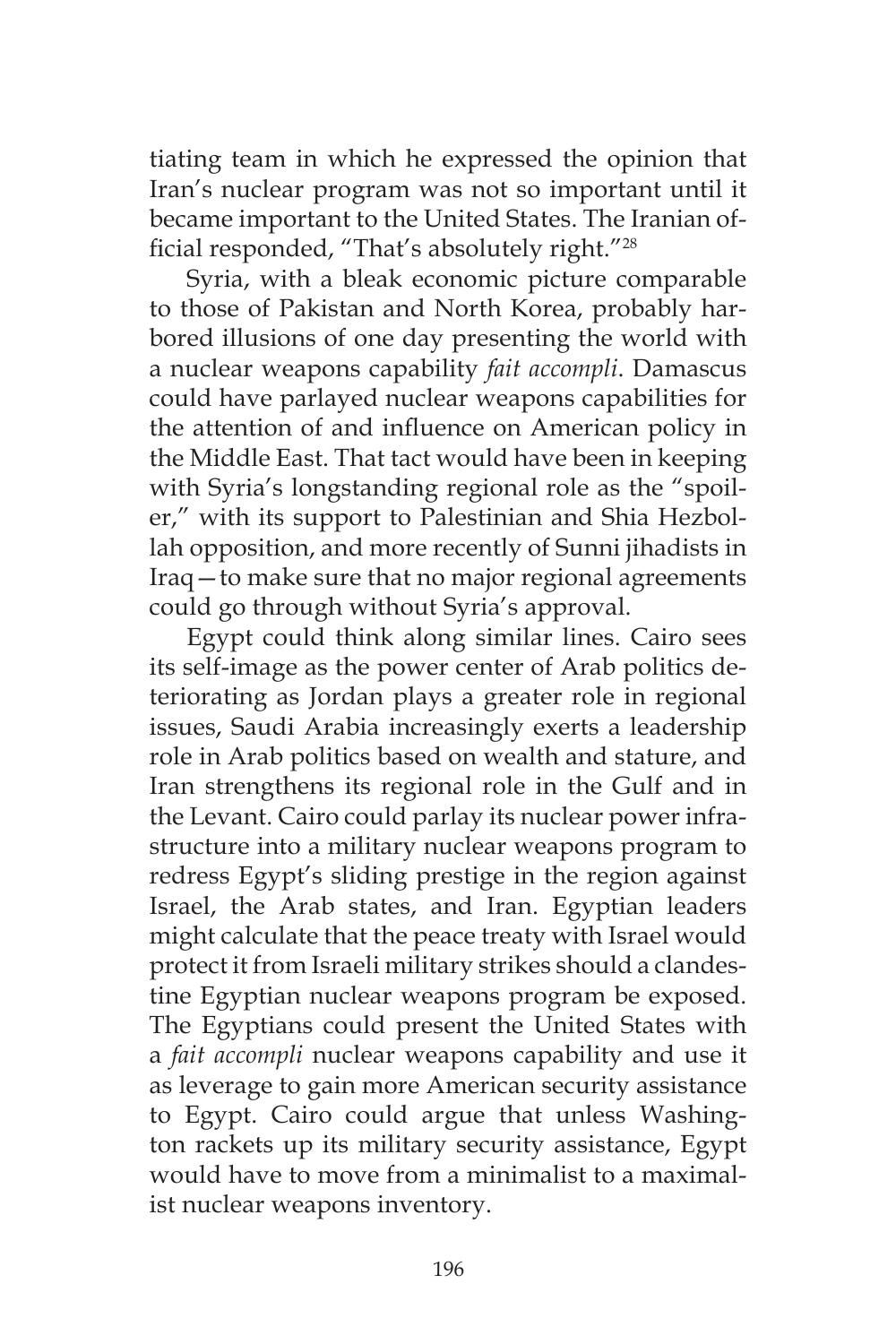Algeria, too, could reawaken its nuclear weapons program to extract American policy attention. Algiers might find itself in the next generation under renewed and even more strident militant Islamic opposition than in the 1990s. Algerian officials could argue that they need major infusions of American military and security assistance to make sure that nuclear weapons remain secure in secular Arab political hands in Algiers, and not fall into the hands of the likes of al Qaeda of northern Africa. The Algerians might take pointers on this score from Pakistan's extraction of generous economic, military, security, and intelligence assistance from the United States, because Washington is increasingly uneasy about the security of Pakistan's nuclear weapons inventory in light of the Taliban and al Qaeda inroads in Pakistan.

## **NONPROLIFERATION POLICY IMPLICATIONS**

The great danger is that the United States is "cutting off its nose to spite its face" with nuclear weapons proliferation in the Middle East. Washington has shown an eagerness to support nuclear power infrastructure in the Gulf based largely on commercial interests. It is actively marketing nuclear plants and assistance to the UAE and Kuwait. The United States no doubt wants American industry to win regional commercial competition against French and other foreign firms that are aggressively marketing their nuclear wares in the region. The American, French, and European commercial perspectives on nuclear power in the Middle East, however, neglects the stubborn key determinants of nuclear developments discussed in this chapter.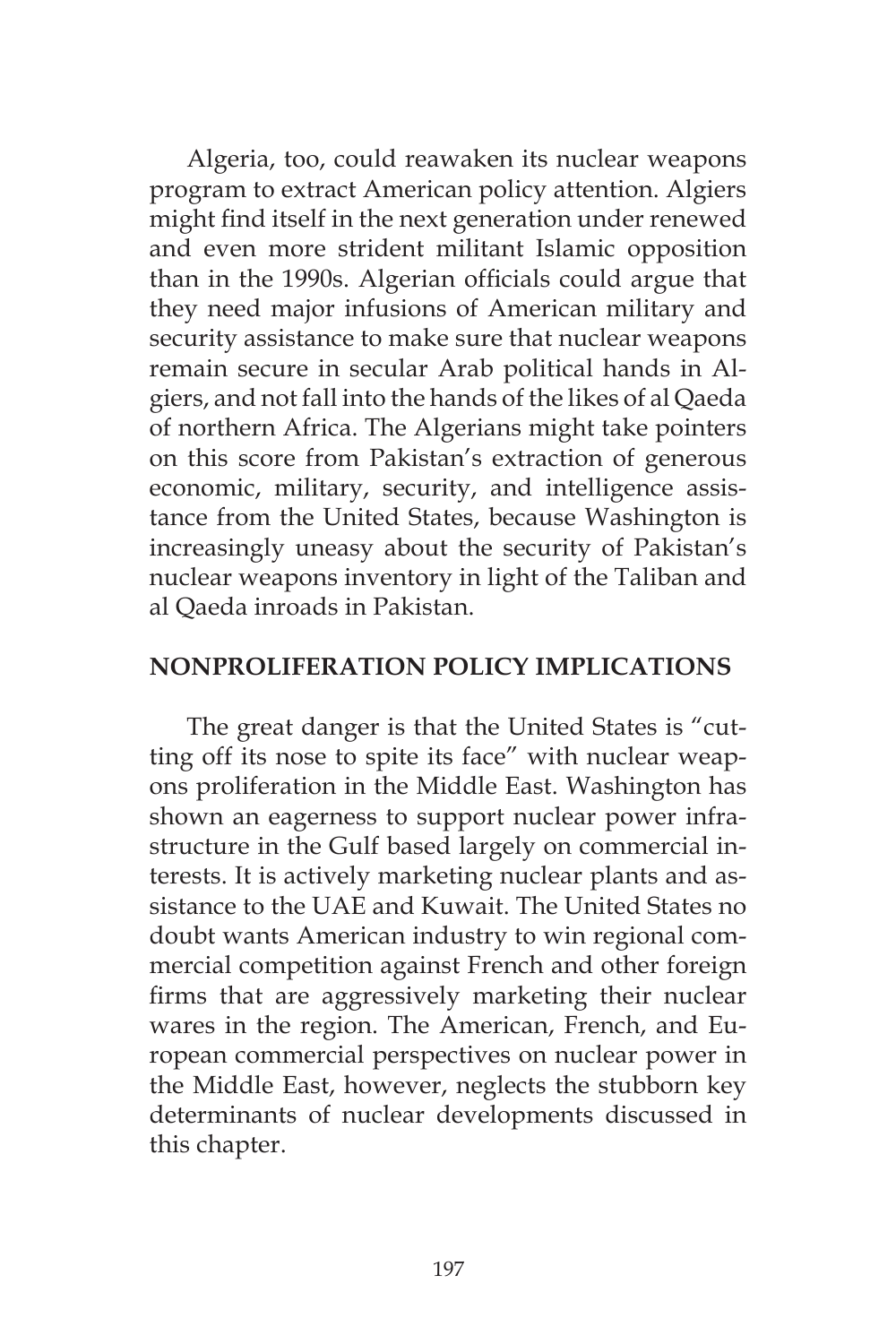Middle Eastern states will be under heavy pressure in the future to convert ostensibly civilian nuclear power programs into clandestine military nuclear weapons programs, given the key determinants at play in the region. The Western community is putting itself at risk by essentially replaying the French mistake of supplying Israel and Iraq with ostensibly civilian nuclear power reactors that in the last century were clandestinely harnessed for military nuclear weapons programs.

Even if Western nuclear technology is not directly harnessed for military nuclear weapons programs, the expertise and technology could be easily diverted to the military. The United States, France, and other Western countries, for example, made that mistake in supplying South Africa with civilian nuclear technology and assistance. Although that assistance did not directly build South Africa's nuclear weapons before the 1990 abandonment, the assistance substantially increased the technical competence of Pretoria's nuclear engineers, technicians, and scientists, who made up South Africa's nuclear weapons intellectual capital.<sup>29</sup>

Some observers might argue that Arab states would not dare risk jeopardizing their bilateral security relationships with the United States by embarking on clandestine nuclear weapons programs. But these programs could be very small and difficult to detect. The South African case is illustrative of how medium-sized powers like the Arab states could nurture nuclear weapons programs that could go undetected. The South African bomb program in the 1980s employed only 100 people, of whom about 40 were directly involved in the weapons program and only 20 built South Africa's small nuclear arsenal. By the time the program was cancelled in 1990, the work force still had only about 300 people.<sup>30</sup>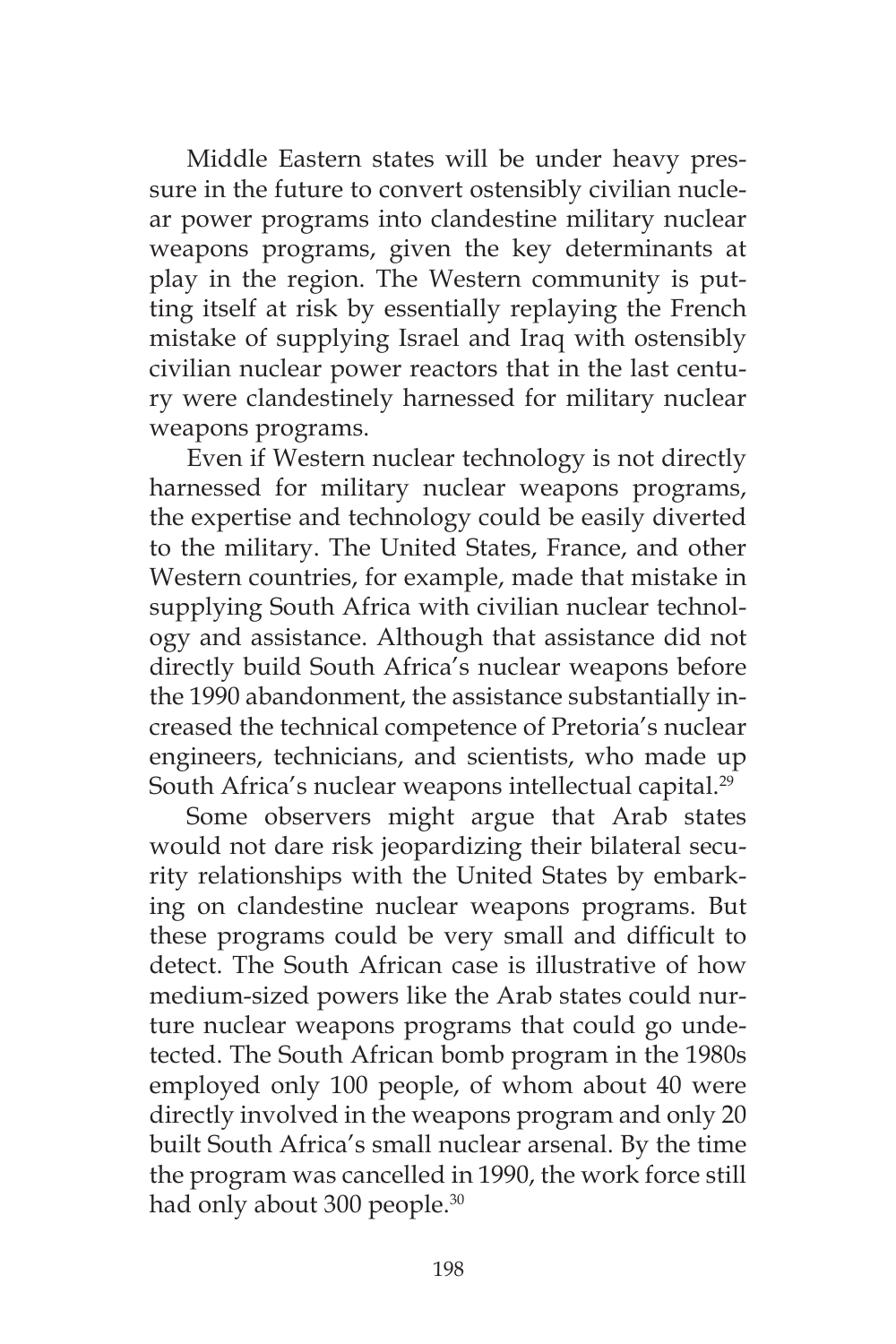International safeguards under the auspices of the IAEA would be little more than speed bumps for determined Middle Eastern proliferators to overcome. North Korea has set a model of behavior in which nation-states could ostensibly comply with IAEA safeguards for years until their nuclear capabilities have sufficiently matured to allow them to go it alone without international community assistance, after they had withdrawn from the NPT. Or, if they were the least bit cunning, they could play along with IAEA inspections and hide military nuclear weapons programs for as long as possible, much as Iraq had done prior to the 1991 war.

IAEA safeguards would hamper, but not stop, determined Arab efforts to shift or divert civilian nuclear power infrastructure toward military nuclear weapons programs. Arab states, for example, might acquire large uranium holdings from the international market and then give formal notice and withdraw from the treaty and its inspection requirements. Uranium stocks could then be run through reactors and reprocessed for weapons-grade plutonium, perhaps by parallel and clandestine plutonium-reprocessing facilities purchased from China or other states. Uranium stocks too could be run through clandestine centrifuges—perhaps acquired from Pakistan, much like North Korea appears to have done—and refined to weapons grade.

The Arab Gulf states are relying on international technical assistance from France, the United States, China, and Russia, to name just a few, to get their nuclear power infrastructure foundations laid and then up and running. In the meantime, the Arab Gulf states are training a cadre of domestic talent, which over a generation could be ready to fill foreign shoes and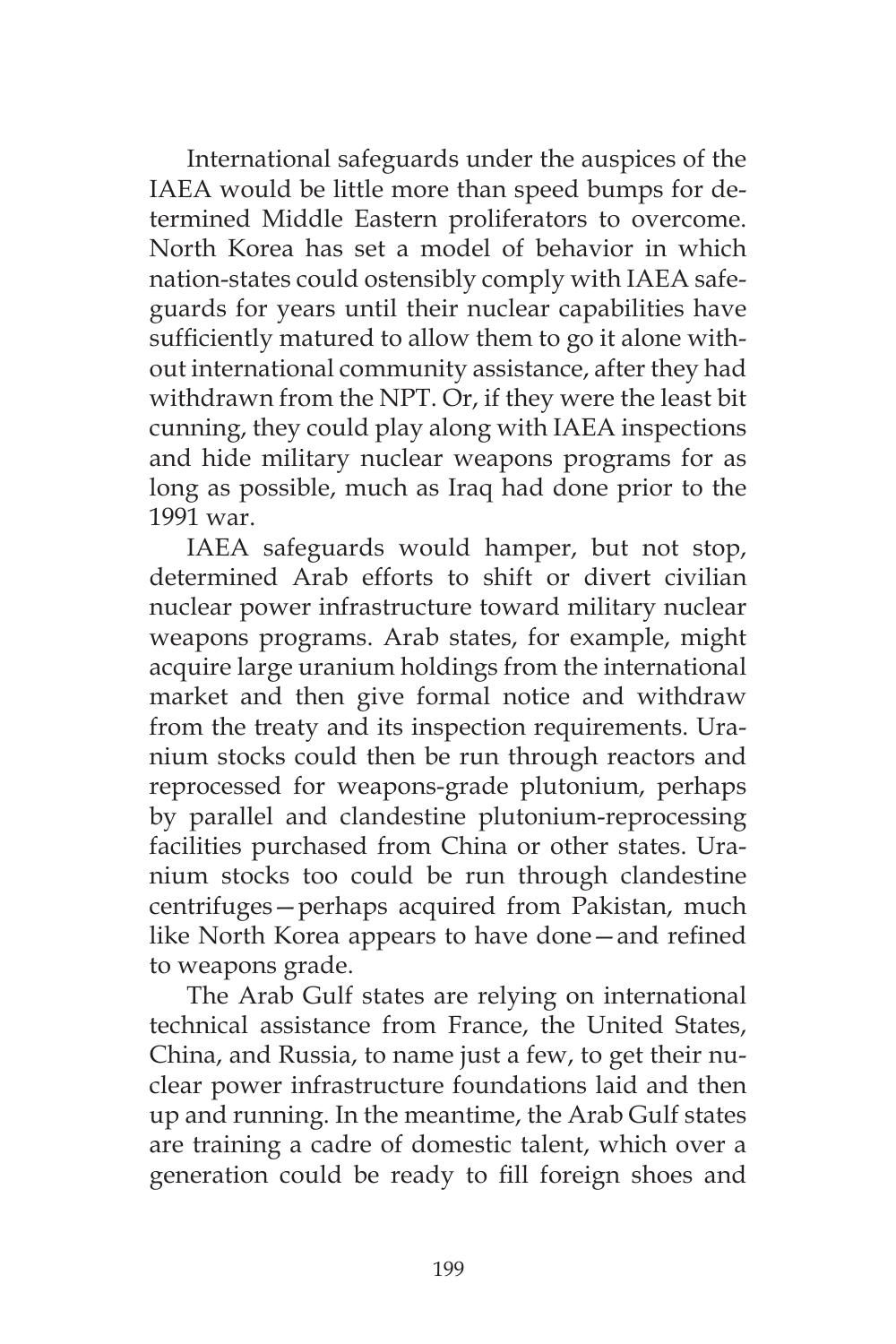assume the reigns of the nuclear power infrastructure, especially if these states withdrew from IAEA safeguards and the NPT and shifted their civilian programs to wartime-like military nuclear weapons programs. Emirati officials, for example, readily admit today that they are developing domestic talent to run and maintain nuclear reactors by creating nuclear science and engineering degree programs at Khalifa University, the country's largest technical school.<sup>31</sup> One cannot help but suspect that UAE officials look to how far Iran has progressed with its nuclear program, and are determined to keep pace—even though the Emirates got a late start.

One of the delivery vehicles of choice for nuclear weapons in the Middle East would be combat aircraft. The West has been gracious in selling high-performance aircraft too, such as Mirage and F-16s, which could be modified to carry nuclear payloads. The Pakistanis appear to have "wired" their American-built F-16s to carry nuclear payloads.<sup>32</sup> It would be a fair bet that Pakistan could contract, for the right price, its expertise to the oil-rich Gulf States to help them modify their F-16s to do likewise.

Middle Eastern states would be concerned that air defenses of adversaries could stop many of their combat aircraft from arriving over targets. They would be keen to upgrade now-limited ballistic missile capabilities to ensure that nuclear payloads would get through enemy air defenses and in less time than combat aircraft. The Arab states would be eager to purchase solid fuel and longer-range and more modern and reliable ballistic missiles, and would look to Pakistan, China, and Russia as the most likely sources of modern ballistic missiles. Middle Eastern states would entice Pakistan, China, and Russia to break international re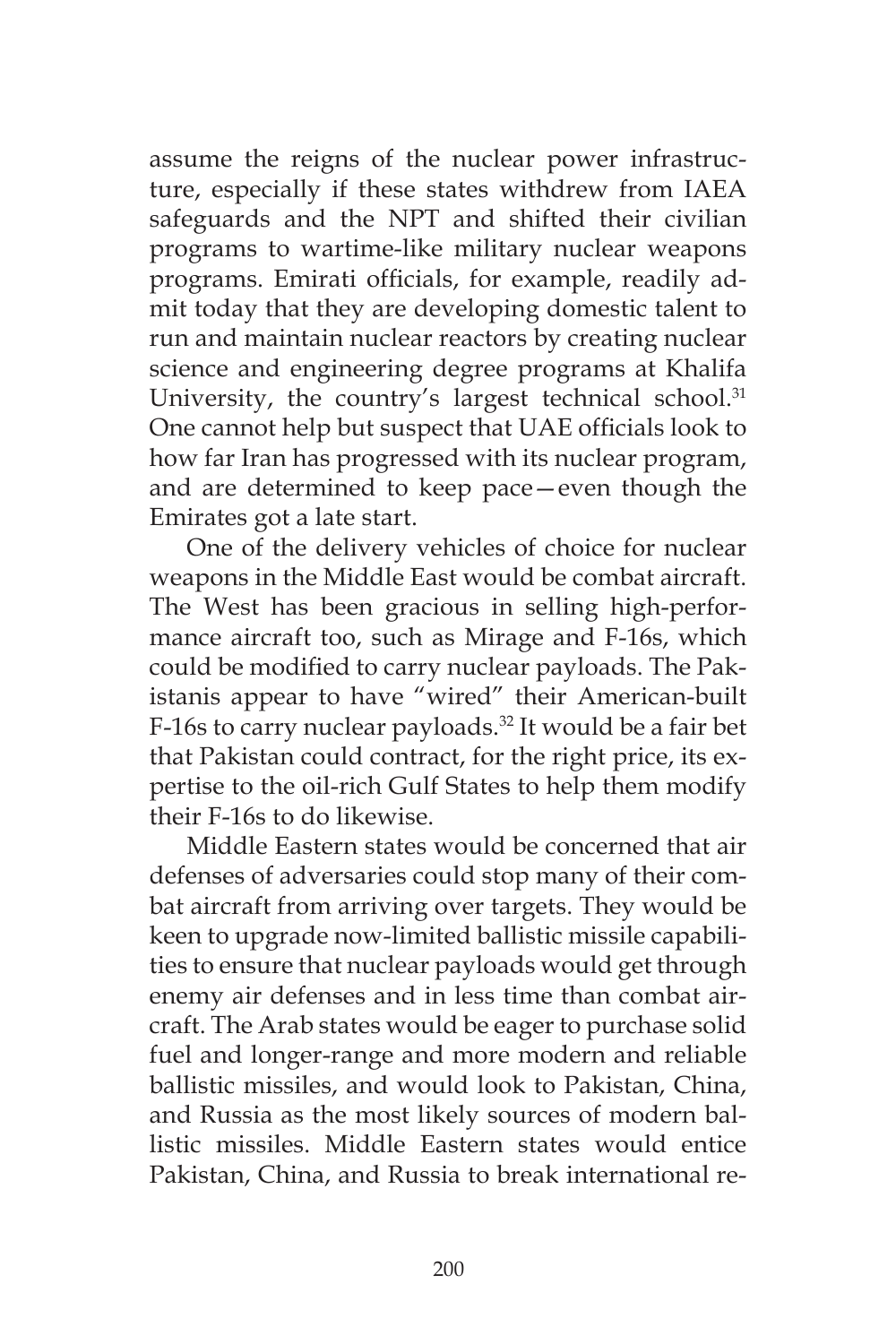strictions for providing renewed ballistic missiles and technologies to the region with lucrative "cash on the barrelhead" offers. Islamabad, Beijing, and Moscow would be interested in shunning international arms restrictions to gain strategic footholds in the region and to offset the American hegemony there.

Pakistan and India are setting the pace for the Arab states to move beyond combat aircraft and ballistic missiles and into cruise missiles as a delivery means for nuclear weapons. Pakistan is producing streams of plutonium for nuclear warheads for cruise missiles launched from ships, submarines, and aircraft, while India is designing cruise missiles with nuclear warheads by relying on Russian missile design assistance.<sup>33</sup> Middle Eastern states would likely follow suit and begin moving into cruise missile technologies for future nuclear weapons inventories in the next 25 years.

#### **ENDNOTES - CHAPTER 6**

1. The views in this chapter are not those of the U.S. Government, the Department of Defense, or the National Defense University. They are the author's alone.

2. Avner Cohen and William Burr, "The Untold Story of Israel's Bomb," *The Washington Post*, April 30, 2006, pp. B1 & B3.

3. Ward Wilson, "The Myth of Nuclear Deterrence," *Nonproliferation Review,* Vol. 15, No. 3, November 2008, p. 434.

4. Patrick Tyler, *A World of Trouble: The White House and the Middle East—from the Cold War to the War on Terror,* New York: Farrar Straus Giroux, 2009, p. 141.

5. William J. Broad and David E. Sanger, "As Crisis Brews, Iran Hits Bumps in Atomic Path," *The New York Times*, March 5, 2006.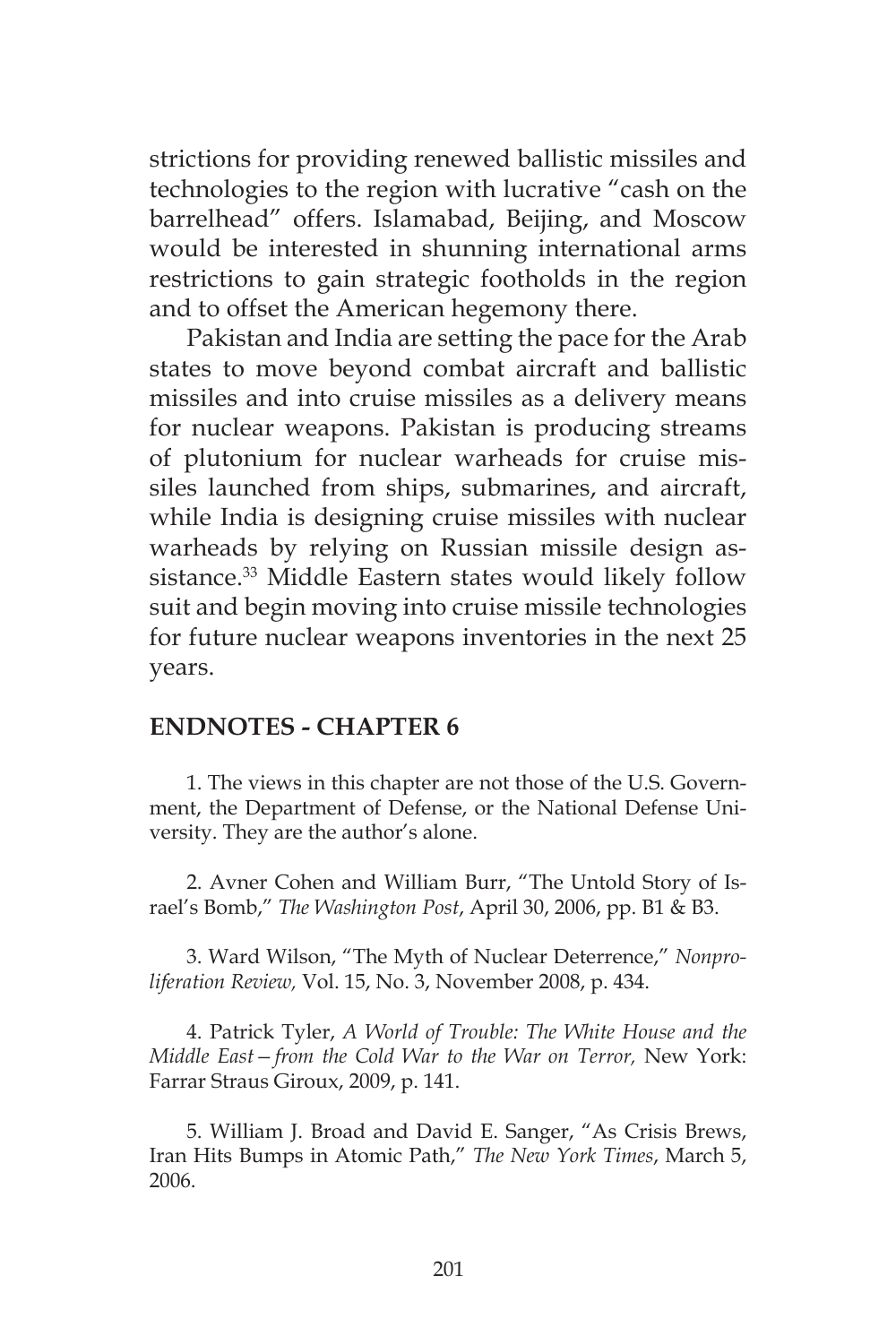6. "GCC Work Team on Peaceful Nuclear Energy Use Meets," *Oman Daily Observer*, May 20, 2009.

7. "Saudi-French Civil N-Pact 'Soon,'" *Saudi Gazette*, May 11, 2009.

8. James Kanter, "France Set to Announce UAE Nuclear Deal," *International Herald Tribune,* January 14, 2008; Jay Solomon and Margaret Coker, "Oil-rich Arab State Pushes Nuclear Bid with U.S. Help," *The Wall Street Journal*, April 2, 2009.

9. "South Korean Cabinet Approves Peaceful Nuclear Accord with UAE," *Kuwait News Agency*, June 17, 2009.

10. "Kuwait Eyes Civilian Nuclear Power Project with French Help," *The Peninsula*, February 19, 2009.

11. "Russia, Jordan Sign Nuclear Cooperation Agreement," *Haaretz*, May 23, 2009.

12. "Egypt Unveils Nuclear Plants Plan," *BBC News*, October 29, 2007.

13. "Russia-Egypt Nuclear Deal Signed," *BBC News*, March 25, 2008.

14. Karl Vick, "Energy, Iran Spur Turkey's Revival of Nuclear Plants," *The Washington Post*, March 7, 2006.

15. For a comprehensive analysis of Arab military shortcomings, see Kenneth M. Pollack, *Arabs at War: Military Effectiveness, 1948-1991,* Lincoln, NE: University of Nebraska Press, 2002.

16. Richard L. Russell, *Weapons Proliferation and War in the Greater Middle East: Strategic Contest,* London, UK, and New York: Routledge, 2006, p. 64.

17. Jay Solomon, "Syria Signals It Will Stop U.N. Nuclear Inspectors," *Wall Street Journal*, October 4, 2008.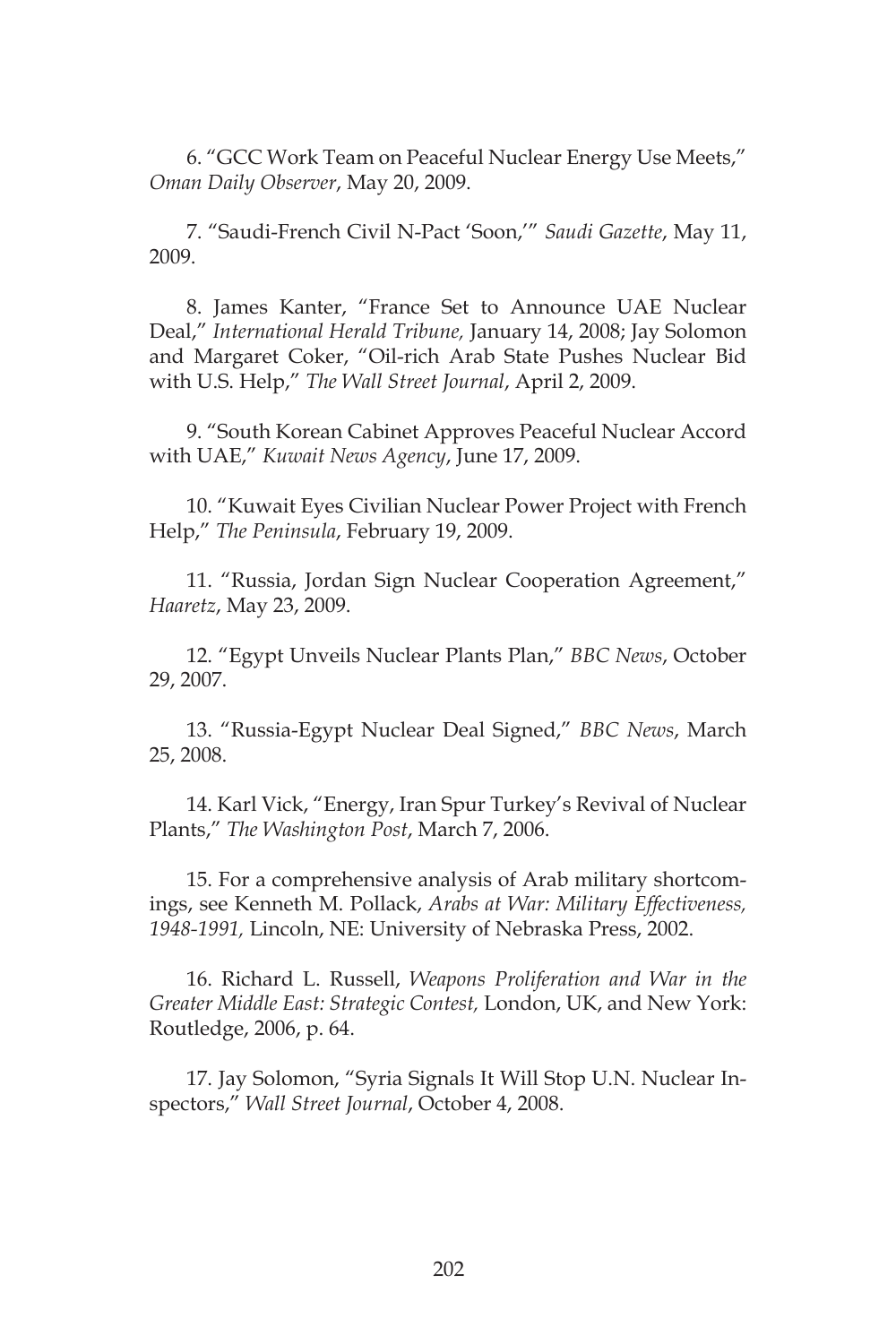18. James A. Russell, "A Tipping Point Realized? Nuclear Proliferation in the Persian Gulf and Middle East," *Contemporary Security Policy,* Vol. 29, No. 3, December 2008, p. 530.

19. For an insightful treatment of nuclear weapons strategy in Cold War Europe, see Lawrence Freedman, *The Evolution of Nuclear Strategy,* New York: St. Martin's Press, 1983, pp. 288-293.

20. Scott D. Sagan, "Why Do States Build Nuclear Weapons? Three Models in Search of a Bomb," *International Security,* Vol. 21, No. 3, Winter 1996/97, pp. 63-65.

21. *Ibid*., pp. 67-68; and Tanya Ogilvie-White, "Is There a Theory of Nuclear Proliferation? An Analysis of the Contemporary Debate," *Nonproliferation Review,* Fall 1996, pp. 46, 58, Endnote 58.

22. Anthony H. Cordesman and Martin Kleiber, *Iran's Military Forces and Warfighting Capabilities: The Threat to the Northern Gulf,* Westport, CT: Praeger Security International, 2007, p. 73.

23. Ray Takeyh, "Iran Builds the Bomb," *Survival,* Vol. 46, No. 4, November 2004, p. 58.

24. Ray Takeyh, *Hidden Iran: Paradox and Power in the Islamic Republic,* New York: Henry Holt and Company, 2006, p. 154.

25. *Ibid*., p. 156.

26. Sagan, "Why Do States Build Nuclear Weapons?" p. 68.

27. David Albright and Corey Hinderstein, "Algeria: Big Deal in the Desert?" *Bulletin of the Atomic Scientists,* Vol. 57, No. 3, May/June 2001, p. 47.

28. Quoted in Theodoros Tsakiris, ed., "Iranian-American Relations under the Early Obama Administration: Virtual Dialogue," *Middle East Economic Survey Research Special Report*, April 15, 2009.

29. J. W. de Villiers, Roger Jardine, and Mitchell Reiss, "Why South Africa Gave up the Bomb," *Foreign Affairs,* Vol. 72, No. 5, November/December 1993, p. 105.